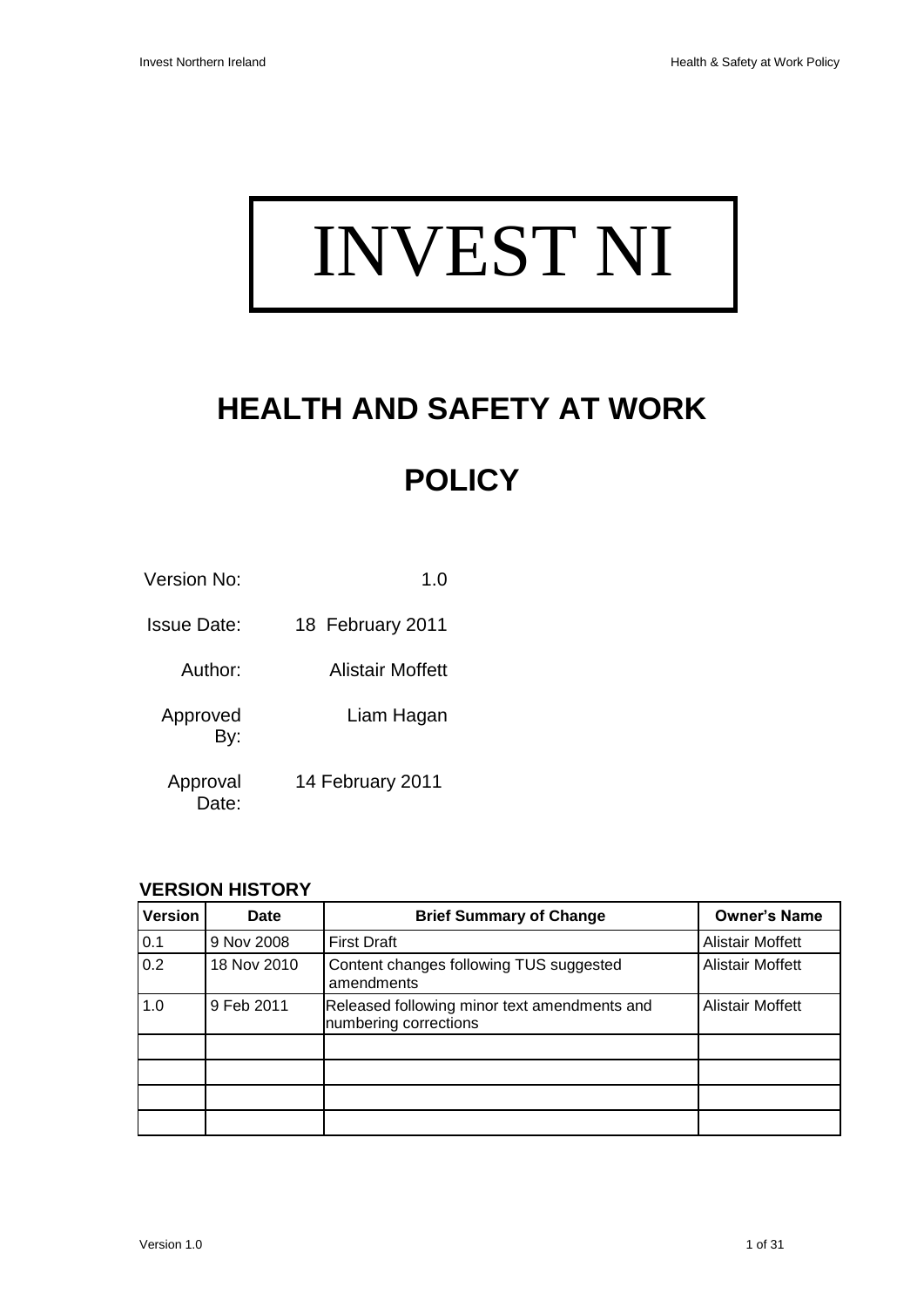#### **Health and Safety Policy Statement**

Invest NI recognises its statutory responsibility to provide healthy and safe working conditions and practices and believes they are essential to achieving our organisational aims in line with our core vision and values.

It is our aim to conduct operations in a way that presents no risk of injury or ill health to employees, stakeholders, visitors or contractors; and gives rise to no damage to plant, equipment, materials or any other property as a result of accidents, fires or dangerous occurrences.

This is a process of continuous improvement, reliant on the systematic identification, assessment and control of hazards and risks, underpinned by awareness of the relevant legislative requirements. Invest NI will set objectives and targets, and measure and monitor our achievement through regular inspection, audit and the thorough investigation of accidents and incidents.

Invest NI is committed to making available adequate resources to fulfill this policy, and ensuring that its staff are consulted and involved at every relevant stage.

Primary responsibility to ensure the implementation and maintenance of health and safety controls and procedures is placed on Departmental Management, but the success of this policy requires the involvement and commitment of everybody in the company, and strict compliance with the Health and Safety Policy.

All employees have a legal obligation to co-operate in the day-to-day implementation of this policy and to take reasonable care for their own health and safety and the safety of other people who may be affected by their acts or omissions. We ask all of you to work in a way which presents no risk to themselves or others, and meets the organisation"s expectations.

Alastair Hamilton Chief Executive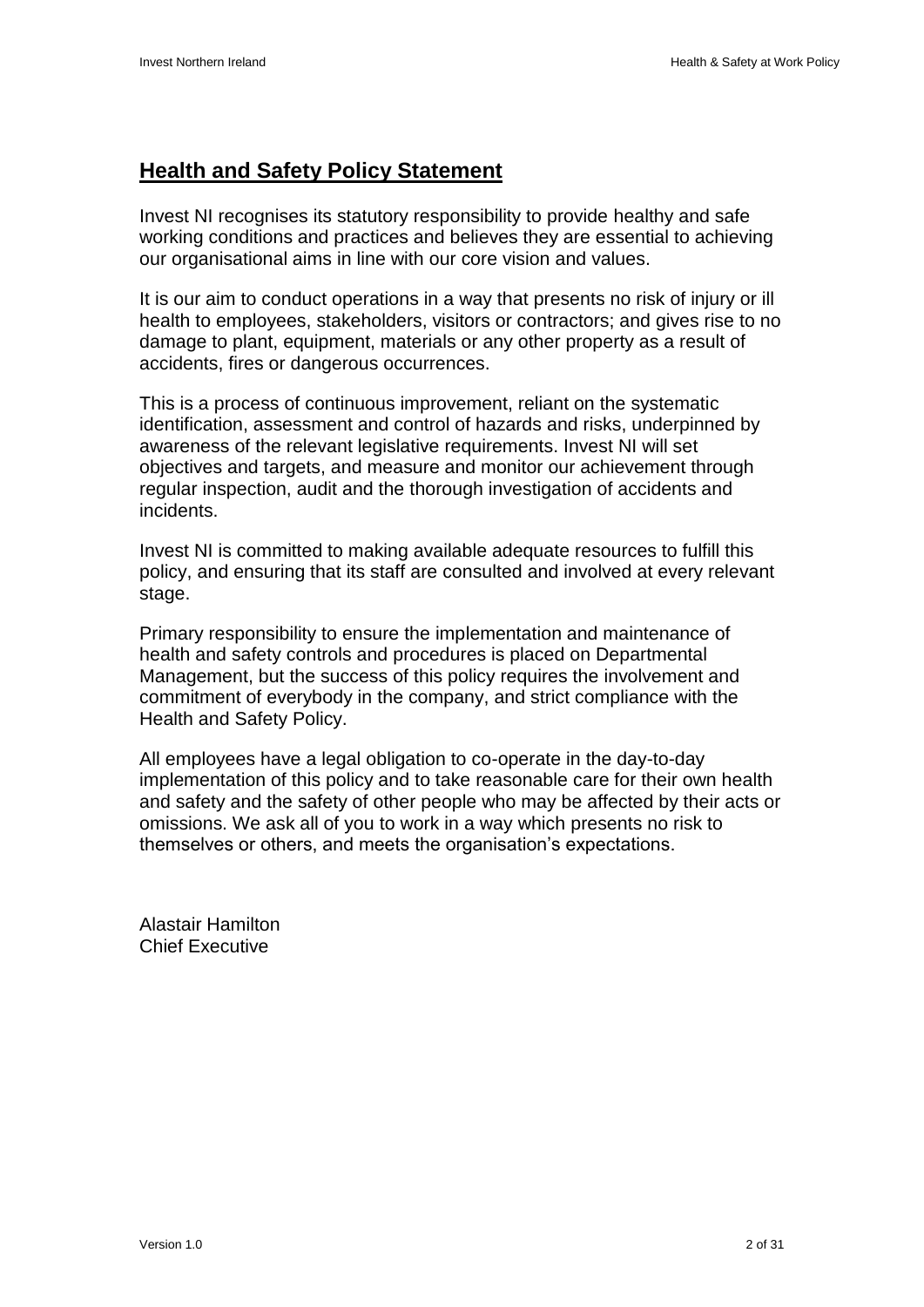#### **HEALTH AND SAFETY IN INVEST NI**

#### **1. INTRODUCTION**

- 1.1 Invest NI is concerned about the health, safety and welfare at work of all members of staff. The Organisation has a duty to protect staff and keep them informed about Health and Safety at work. Each member of staff has a responsibility to look after him/herself and others in the working environment.
- 1.2 Invest NI has a number of policies, procedures and provisions with regard to Health and Safety in the workplace.

#### **2. HEALTH AND SAFETY POLICY**

- 2.1 Invest NI"s **Health and Safety Policy Statement**, signed by the Chief Executive, outlines the arrangements contained within the policy and is displayed in all Invest NI offices in prominent positions.
- 2.2 As well as providing an overview of the structure for responsibility for Health and Safety in the organisation, this policy gives detail on the following:

**Evacuation** Safety in the Workplace Reporting of Accidents and Dangerous Occurrences Fire Precautions Control of Substances Hazardous to Health Legionella Control and Prevention Electrical Safety Display Screen Equipment Manual Handling First Aid Use of Vehicles

- 2.3 The policy, entitled Health and Safety at Work Policy is available on Invest NI"s Intranet with paper copies held by Regional Office Managers and the Facilities Manager.
- 2.4 The Policy is designed to address all aspects of Invest Northern Ireland"s responsibilities under the Health and Safety at Work (Northern Ireland) Order 1978 and the Management of Health and Safety at Work Regulations (NI) 2000.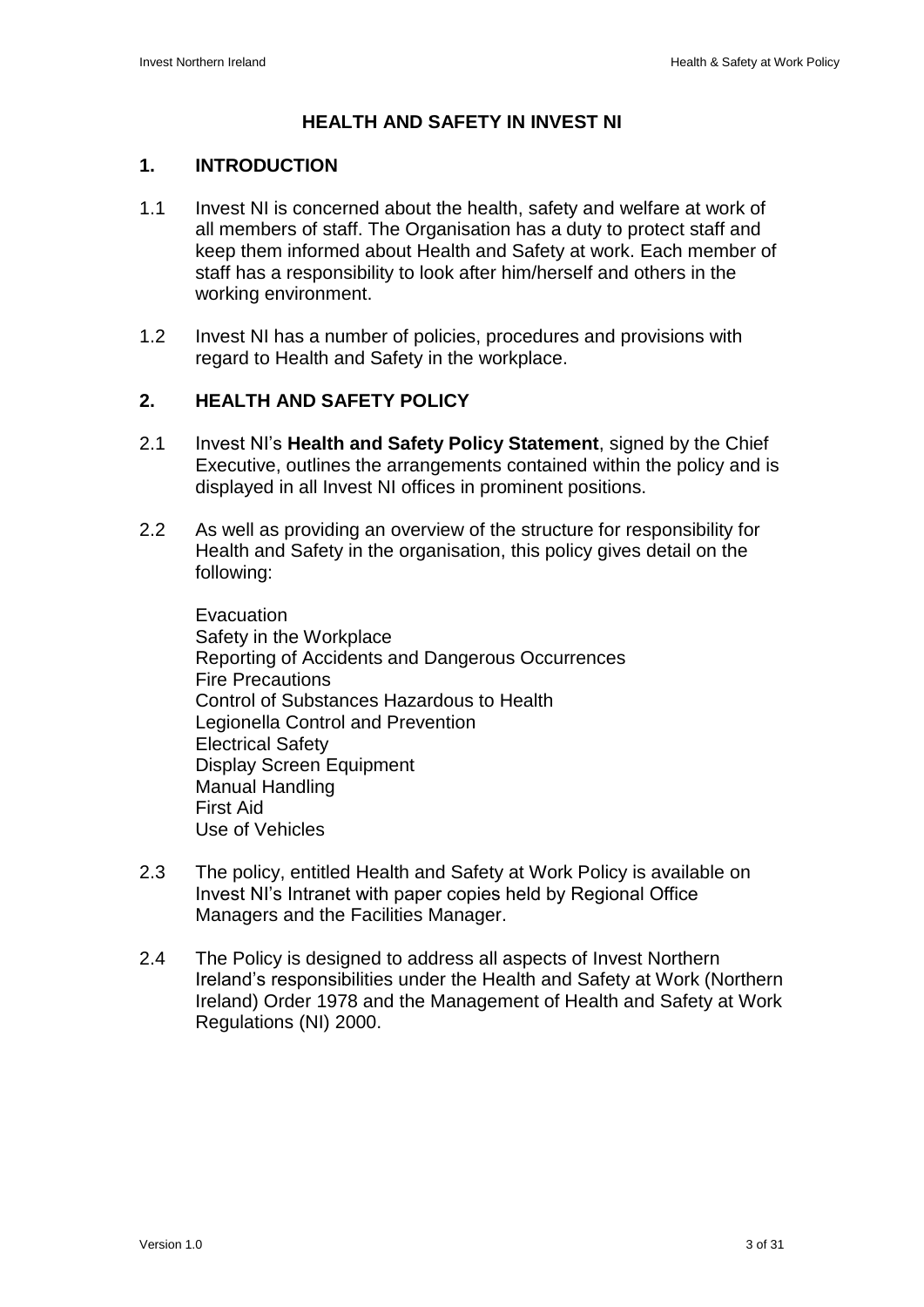#### **TABLE OF CONTENTS**

- 1. Organisational Roles and Responsibilities
- 2. Evacuation
- 3. Risk Assessment
- 4. Safety in the Workplace
- 5. Reporting of Accidents and Dangerous Occurrences
- 6. Fire Precautions
- 7. Control of Substances Hazardous to Health
- 8. Legionella Control and Prevention
- 9. Electrical Safety
- 10. Display Screen Equipment
- 11. Manual Handling
- 12. First Aid
- 13. Use of Invest NI Vehicles / Private Vehicles for Business Use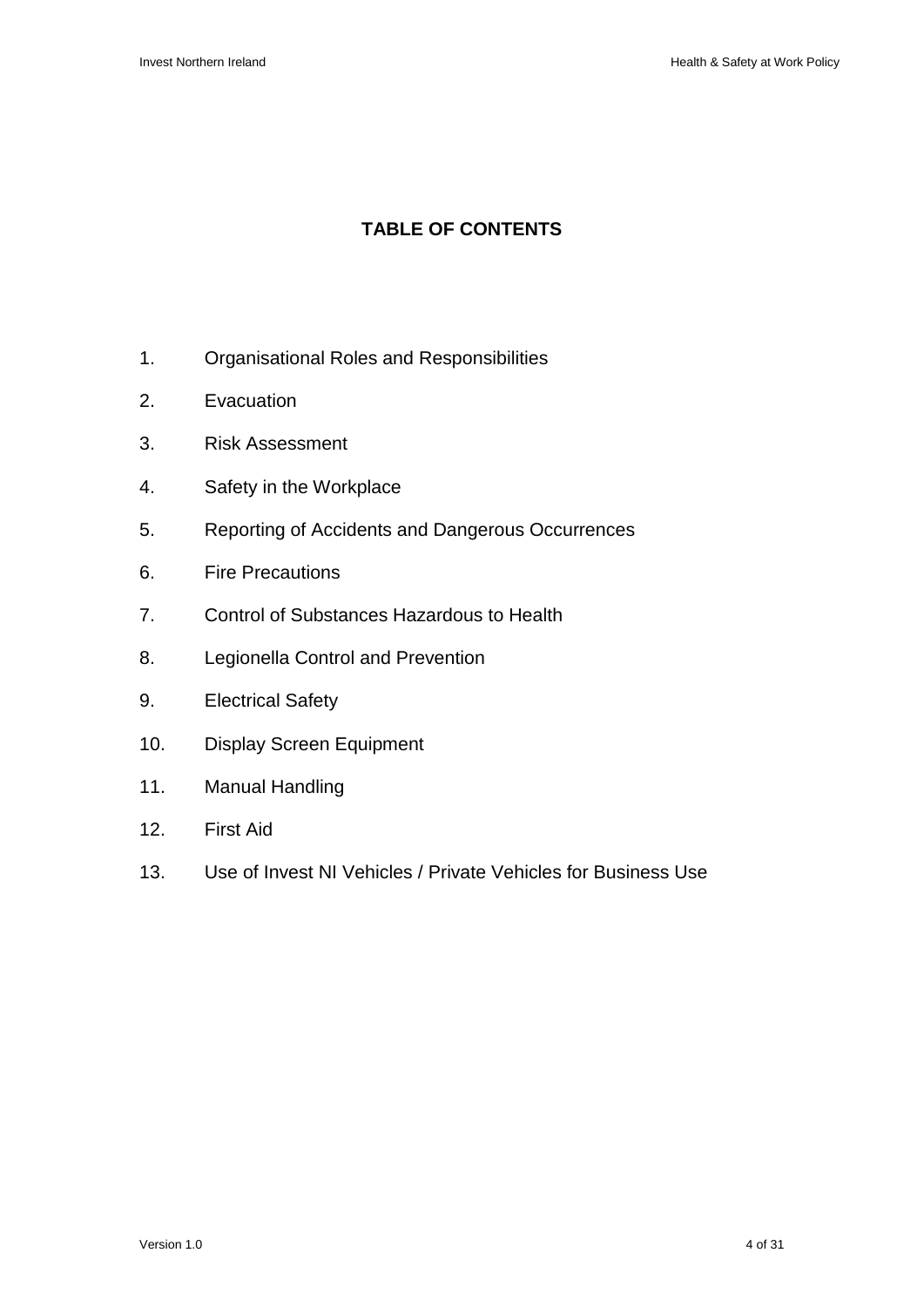#### **1. ORGANISATIONAL ROLES AND RESPONSIBILITIES**

#### **1.1 CHIEF EXECUTIVE**

- 1.1.1 The Chief Executive is ultimately responsible for health and safety throughout the organisation, and has the following specific responsibilities:
	- (a) to meet Health and Safety requirements laid down by the Board, the Health and Safety at Work, etc. Order 1978 and associated Health and Safety legislation
	- (b) to monitor the management of Invest NI"s Health and Safety Policy and ensure all recommended corrective actions are implemented; and
	- (c) to set priorities against identified remedial action plans and decide upon the allocation of resources with respect to these

The Chief Executive has delegated day-to-day responsibility for health and safety to the **Director of Human Resources**.

The Facilities Manager is accountable to the Director of Human Resources.

#### **1.2 MANAGING DIRECTORS / DIRECTORS**

- 1.2.1 Managing Directors / Directors are responsible for ensuring that the Health and Safety Policy is implemented within their respective Divisions.
- 1.2.2 They must monitor and report on their workplace to ensure that safe conditions are maintained, ensuring that risks are identified, assessed, eliminated or minimised so far as is reasonably practicable. Their job plan should reflect their Health and Safety responsibilities.

Duties include:

- (a) ensuring staff receive induction and on-going training in all relevant aspects of Health and Safety from appropriate sources
- (b) ensuring that employees, contractors and visitors are aware of safety procedures
- (c) ensuring, with the assistance of the Facilities Manager, that all equipment and materials used are suitable for the task and are kept in good working condition
- (d) taking immediate and appropriate steps to identify, investigate and rectify any risks to health and safety arising from the work activity, seeking the advice of qualified individuals when necessary
- (e) bringing to the attention of the Facilities Manager/Deputy or, if necessary, Senior Management, any health and safety issue that require attention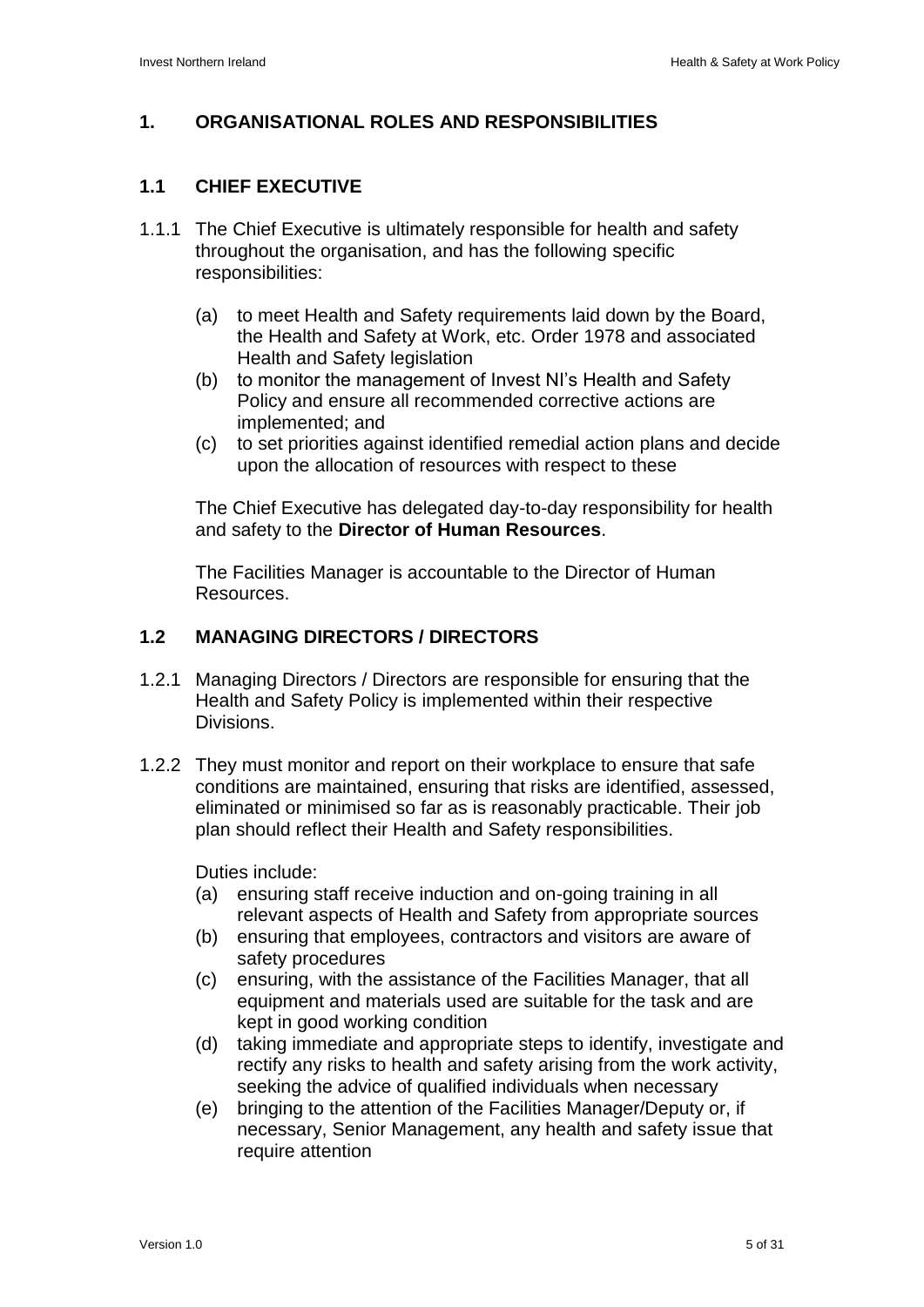- (f) ensuring that all accidents and "near misses" are properly recorded and reported to the Facilities Manager/Deputy , who will ensure that an investigation is carried out to determine causal factors
- (g) maintaining safe access to and around their work area at all times
- (h) ensuring that specific areas of health and safety, e.g. manual handling, COSHH, display screen and equipment and first aid are correctly managed
- (i) having health and safety as a regular item on team meetings
- (j) acting as the "responsible person" under RIDDOR legislation (Reporting of Injuries, Diseases and Dangerous Occurrences Regulations) for reportable accidents within their area of responsibility

#### **1.4 THE FACILITIES MANAGER**

1.4.1 The Facilities Manager will ensure that statutory provisions are met, Health and Safety Policy is adhered to and will have knowledge and understanding of the work environment, the principles of risk assessment and the prevention of risk together with the identification of workplace hazards. This person will act as a link between Invest NI divisions or Local Offices, trade union and Health and Safety Representatives and will be responsible for developing a culture of heightened awareness of the importance of effective Health and Safety practices.

The duties include:

- (a) Reviewing and co-ordinating the implementation of the Health and Safety Policy, producing organisation-wide safety policies that are approved, reviewed, updated and approved regularly
- (b) Acting as a centre of knowledge about the formal implications of all aspects of Health and Safety Legislation
- (c) Developing and maintaining contact with external Health and Safety agencies
- (d) Liaison with contractors and sub-contractors on relevant Health and Safety issues and ensuring work is executed in line with Invest NI policy and goals
- (e) Distributing guidance documents from relevant organisations to managers / directors / Chief Executive as appropriate
- (f) Maintaining an information centre, including a library of relevant books and journals
- (g) Ensuring that arrangements are made for the co-ordination and collection of statistics and for making official reports to the Health and Safety Executive and other relevant bodies
- (h) Co-ordinating all accident and incident reporting and to oversee the arrangements for RIDDOR
- (i) Advising and assisting managers on Health and Safety matters in order to ensure compliance with current and proposed safety legislation; and to ensure local issues are resolved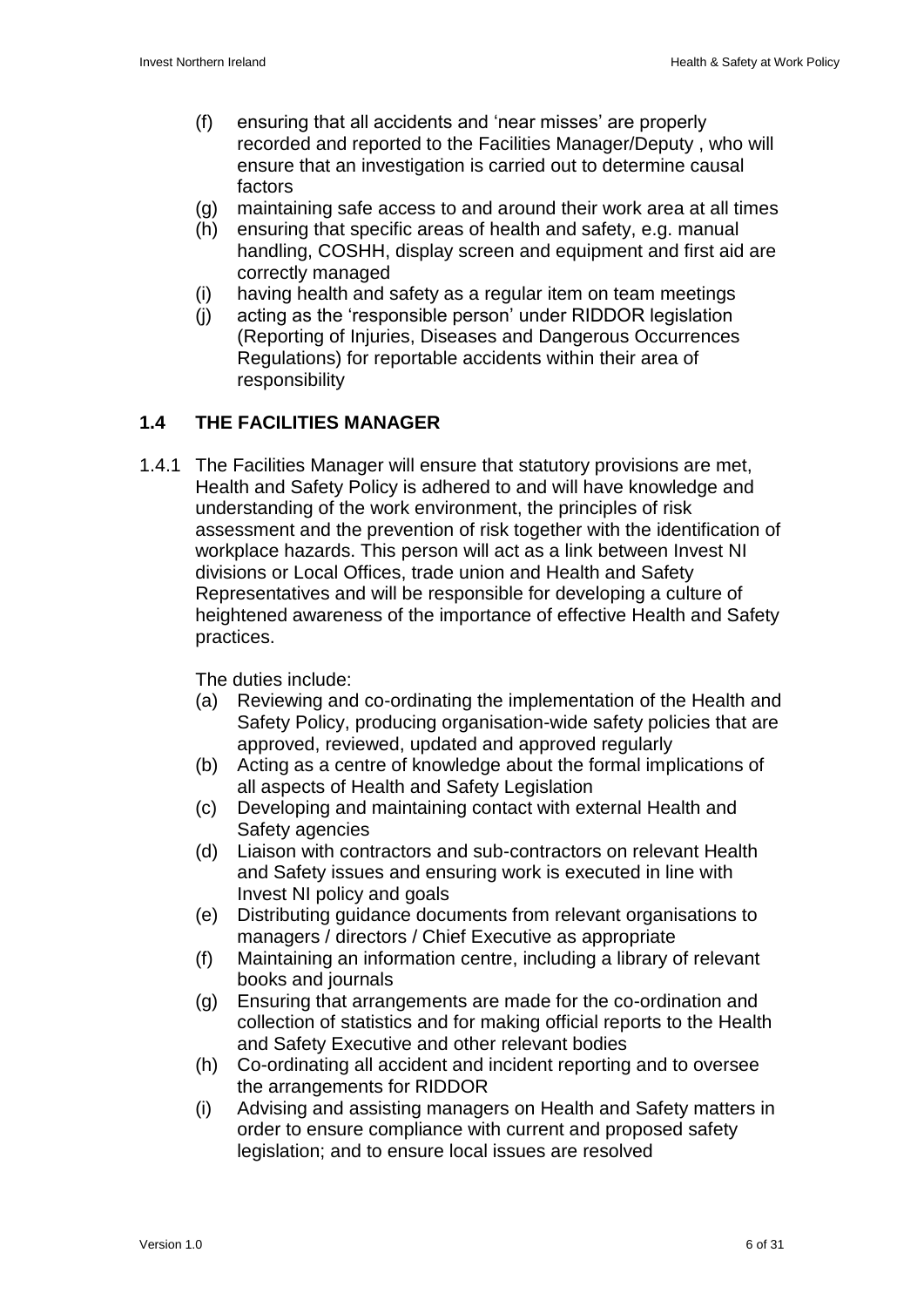- (j) Ensuring that staff are aware of the Health and Safety precautions that visitors are required to comply with and ensure that staff have systems to inform visitors of these
- (k) Co-ordinating risk assessments and attending inspections as deemed necessary
- (l) Taking action as appropriate following receipt of reports relating to incidents / accidents
- (m) Reporting on health and safety management and monitoring
- (n) Maintaining central records of department/service policies and ensure they are reviewed and upgraded regularly
- (o) Identifying and participating in Health and Safety training
- (p) Co-operating with Health & Safety representatives
- (q) Interpreting UK and EU legislation relating to Health and Safety matters and drafting of policy documents advising on compliance with legislation
- (r) Advising on yearly safety audits of work areas/activities and reporting the findings at the relevant management level
- (s) Analysing and compiling data on accidents, incidents and dangerous occurrences in order to monitor trends and advise accordingly.

#### **1.5 MEMBERS OF STAFF**

- 1.5.1 Line Managers have a responsibility to take all reasonable steps to ensure the day to day health and safety of their staff.
- 1.5.2 All employees must:
	- (a) take reasonable care for their own health and safety and the safety of other persons who may be affected by their acts or omissions
	- (b) work in accordance with information, instruction and training provided
	- (c) not intentionally misuse or recklessly interfere with anything that has been provided for health and safety reasons
	- (d) report any hazardous defects in plant and equipment, or shortcomings in the existing safety arrangements to a responsible person without delay
	- (e) not undertake any potentially hazardous task for which authorisation and/or training has not been given

#### **1.6 STAFF TRAINING**

Invest NI will ensure that it provides adequate training (including new starters induction), information, instruction and supervision to ensure that work is conducted safely, based on the needs of staff. To this end:

(a) Managers will receive appropriate training on their responsibilities in implementing this policy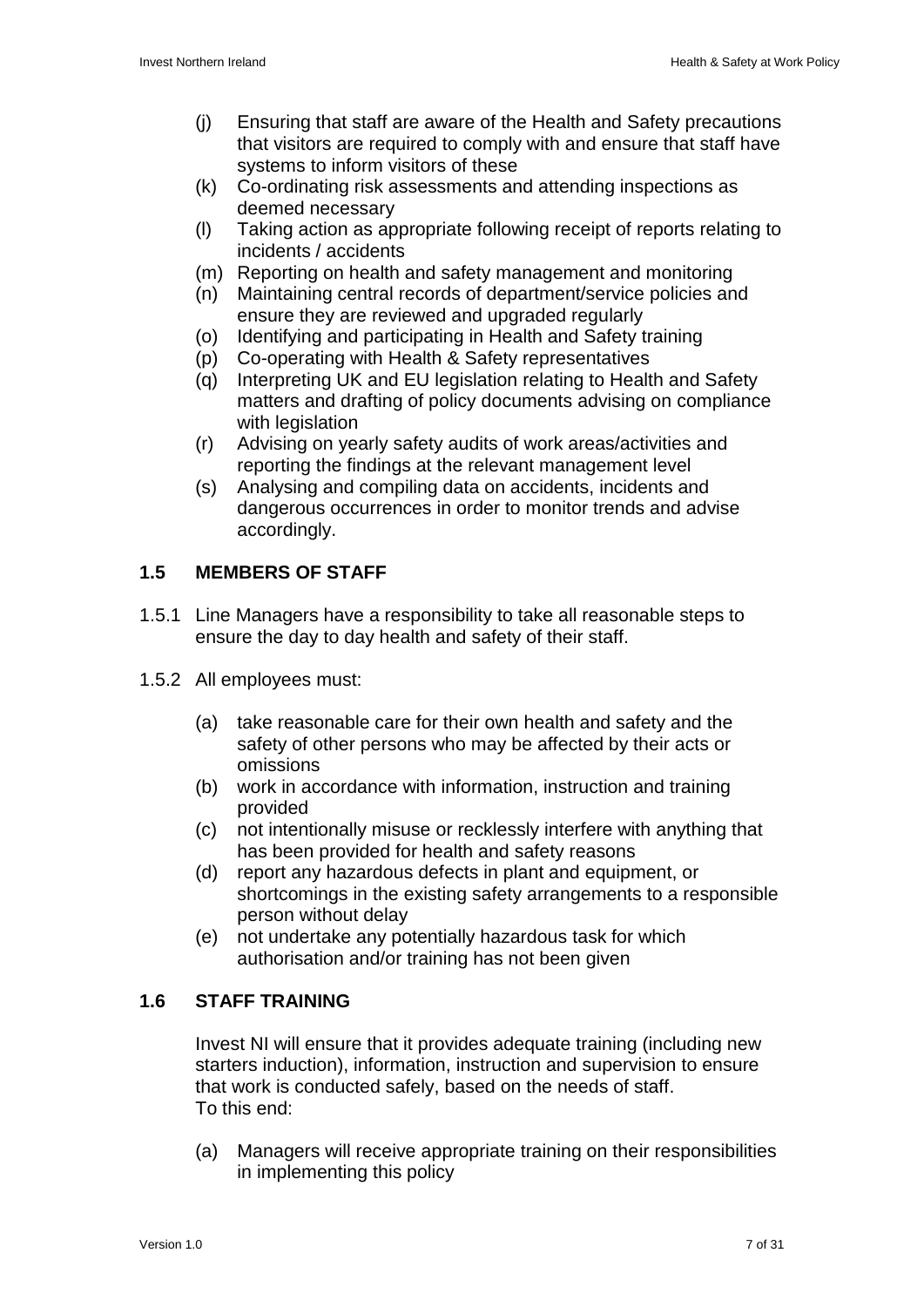- (b) Managers must ensure that where Health and Safety training is mandatory their staff attend as instructed
- (c) Non-attendance at Health and Safety training, in the absence of a reasonable explanation, may result in disciplinary action

#### **1.7 HEALTH AND SAFETY COMMITTEE**

- 1.7.1 The Invest NI Health and Safety Committee will address wide ranging issues, oversee the formulation, implementation and review of the Invest NI Health and Safety Policy, act as consultation forum for new Health and Safety related policy and advise on issues not resolved at a local level.
- 1.7.2 The Committee is identified as a key group in support of the implementation of our core standards for health, safety and governance.

It should comprise:

- Director of Human Resources (Chairperson)  $\bullet$
- Regional Office Manager  $\bullet$
- Facilities Manager and Deputy
- Accredited Union Appointed Safety Representatives
- Invited people with interest in Health and Safety at the discretion of the Chairperson.
- 1.7.3 The Health and Safety Committee will meet bi-annually. Although the Chairperson reserves the right to call an extraordinary meeting to discuss any events deemed worthy of such a meeting.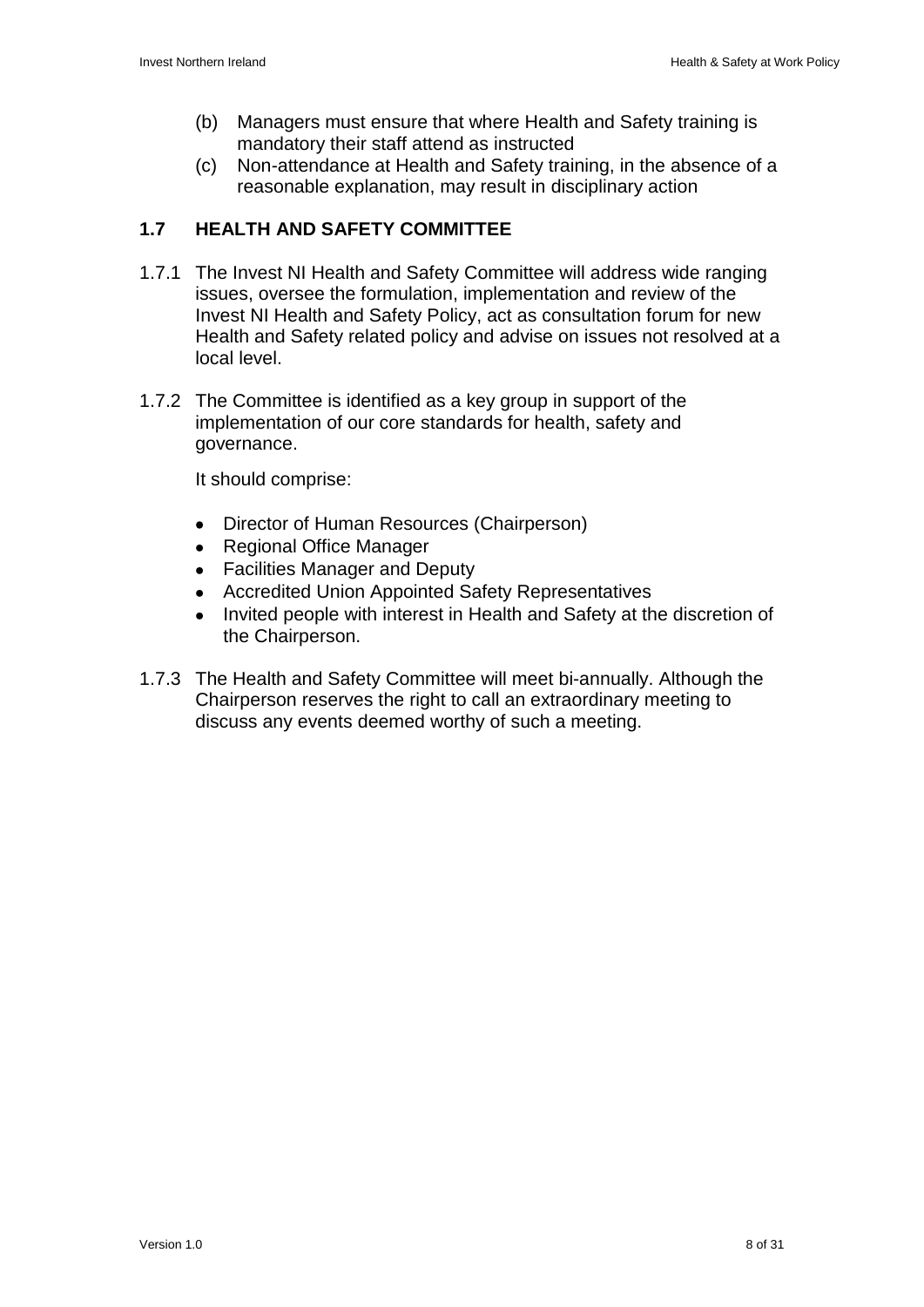#### **2 EVACUATION**

#### **2.1 INTRODUCTION**

- 2.1.1 Situations may arise when Invest NI premises will have to be evacuated. To assist in the orderly evacuation of staff, a number of marshals and deputies have been appointed and given specific responsibilities. They will be identifiable by high visibility vests.
- 2.1.2 Localised arrangements apply for staff assembly points in the event of evacuation. All staff must ensure they know the locations of these points for the buildings they occupy.
- 2.1.3 The main circumstances in which evacuation may be necessary are:
	- 1. The outbreak of fire
	- 2. The activation the Fire Alarm System via two or more of the fixed installation detectors within a close vicinity of each other or one of the break glass points
	- 3. The report or suspicion of a bomb or suspicious device in circumstances which gives reasonable grounds for concern
	- 4. Upon advice from an appropriate Authority.

#### **2.2 ACTION**

- 2.2.1 Outbreak of Fire: the staff member who observes the incident occurring should **IMMEDIATELY** sound the alarm by pressing the nearest breakglass fire alarm call point. These call points are situated throughout the building and in the vicinity of each fire exit. The Fire Service will be automatically alerted by this action.
- 2.2.2 Activation of the Fire Alarm: staff should follow instructions given via the public address system by the automated address
- 2.2.3 Suspicious Device / advice from the Authorities: the HR Director / Facilities Manager will issue communication on whether or not evacuation is required after consultation with the Police / Security Forces.

#### 2.2.4 **STAFF SHOULD NOT HANDLE OR INVESTIGATE ANY SUSPICIOUS OBJECT.**

2.2.5 In the case of a security or other alert, the HR Director or deputy may issue specific instructions as to the evacuation procedure. It should be noted that while the Safe Assembly Points may be the same as in a Fire Evacuation, the route to them may be different depending upon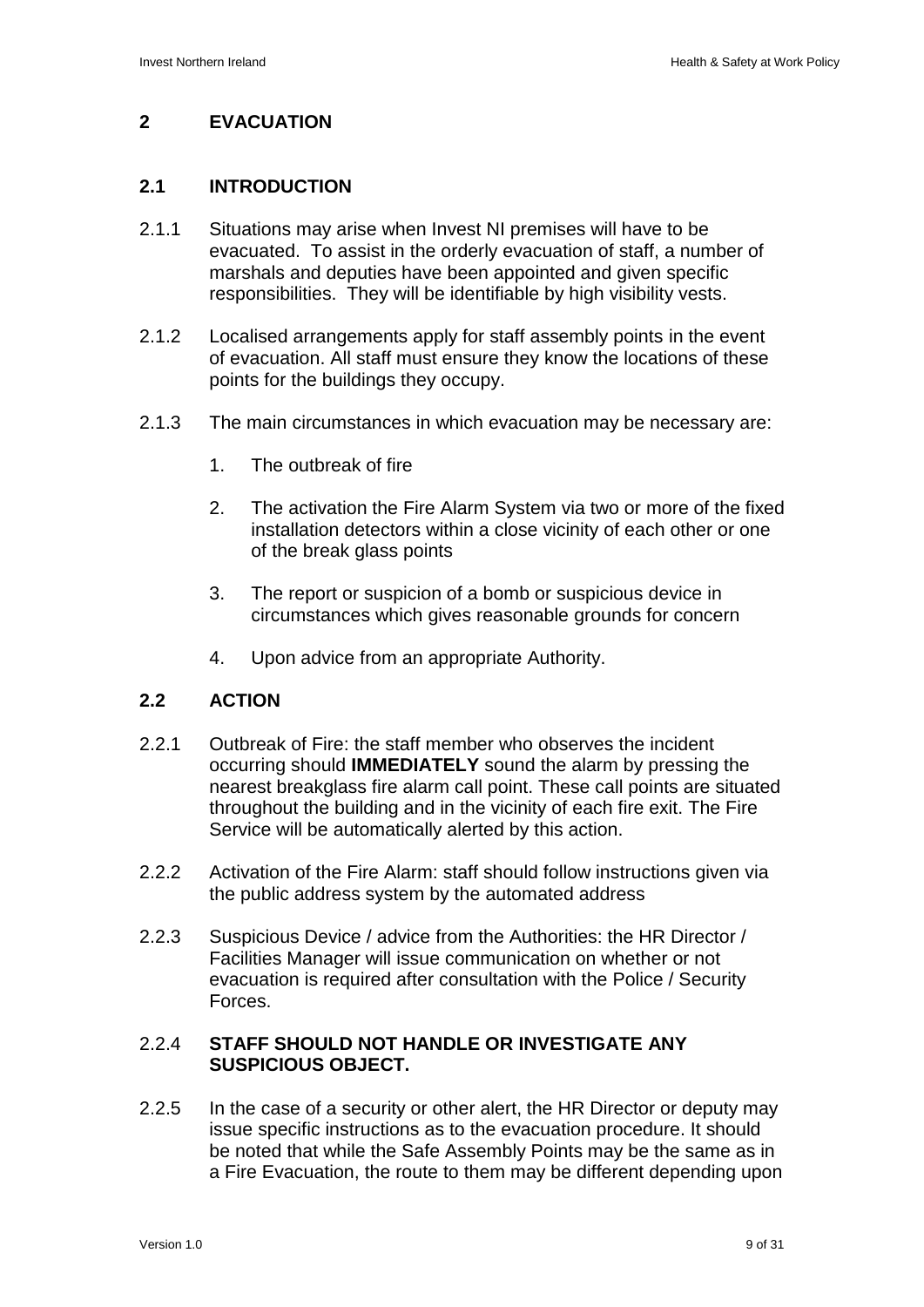the advice of the emergency services and location of any suspicious object.

- 2.2.6 The basic principle of evacuation will remain the same. All personnel must **IMMEDIATELY** leave the building and make their way to the designated assembly point. Marshals will ensure all areas of the building are clear.
- 2.2.7 YOU MUST NOT RETURN TO YOUR WORKSTATION TO COLLECT PERSONAL BELONGINGS.
- 2.2.8 The instructions of the Marshals must be obeyed by staff at all times.
- 2.2.9 Where there is risk of explosion marshals will ensure that staff do not congregate near windows as shards of glass would cause serious injury.
- 2.2.10 Staff who witness any incident or have information that may assist any investigation will, in the first instance, ensure this is relayed to a marshal.
- 2.2.11 Staff will only re-enter building when the all-clear has been given by the security forces, fire and rescue services and marshals.
- 2.2.12 During an evacuation, arrangements will be made by management to keep staff and TUS informed of the situation. If the evacuation is protracted, due consideration will be given to the welfare and comfort of the staff.
- 2.2.13 Emergency evacuation procedures will be practised at regular intervals (twice per year, minimum) or as is deemed necessary by the Human Resources Director. Details of the drill will be recorded as per the instructions contained in the Fire Safety Manual.
- 2.2.14 Failure to comply with Fire Evacuation Procedures will be treated as a serious breach of safety and may lead to disciplinary action.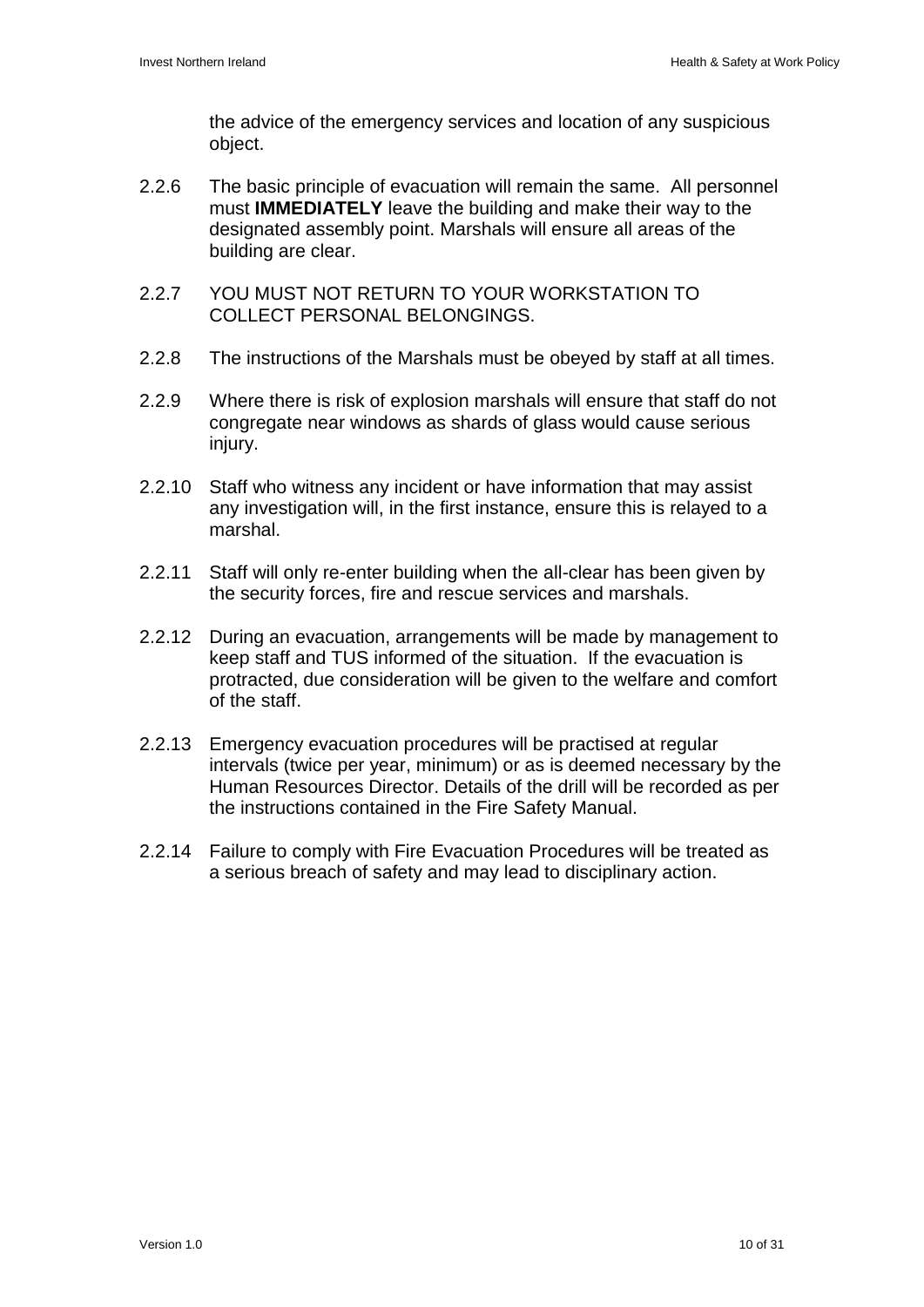#### **3 RISK ASSESSMENT**

#### 3.1 **INTRODUCTION**

3.1.1 Invest NI acknowledge that Risk Assessment is an essential stage in the successful management of health and safety. The organisation will identify significant risks, set in place processes to minimise them with the ultimate aim of preventing accidents, near misses and illhealth.

#### 3.2 **APPROACH TO RISK ASSESSMENT**

- 3.2.1 Invest NI will adopt the five step approach to risk assessment suggested the Health and Safety Executive.
- 3.2.2 The five steps are as follows:
	- (1) Identification of the risk
	- (2) Identification of who may be at harm
	- (3) Evaluation of the risk
	- (4) Recording the findings
	- (5) Review and revision of the findings
- 3.2.3 Invest NI will identify risks to staff using various methods. No one method should be applied to identify risks: a combination will be required. They are summarised below:
	- (1) Observation of the task
	- (2) Review of data of accidents, near misses etc
	- (3) Inspection of the workplace
	- (4) Application of the relevant legal standards
- 3.2.4 Invest NI recognises that risk may extend beyond staff and could include visitors, third party service providers, the other occupants or tenants of shared buildings. Some staff may also be at particular risk at different times, for example expectant mothers.
- 3.2.5 The evaluation of the risk will incorporate the decision on the adequacy and effectiveness of existing precautions or if more should be introduced. The evaluation of risk can be done by creating a risk matrix that ranks a severity of harm (slight, serious or major) against the likelihood of occurrence (low, medium and high) for a particular activity.
- 3.2.6 The findings of risk assessments should be kept and made available to management, Trade Union Side and other appropriate authorities as required.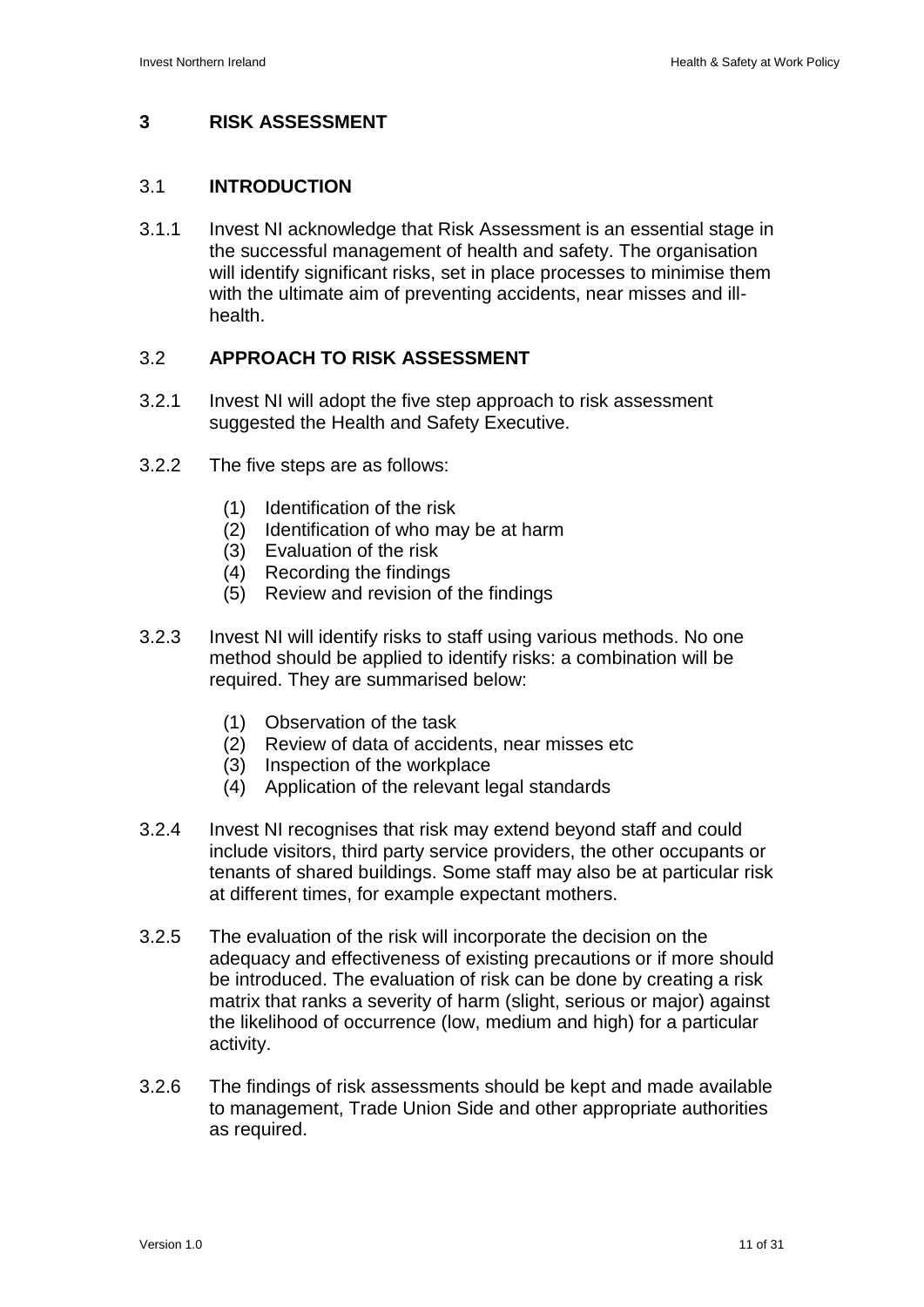3.2.7 Whilst there is no legislative timescale for the review of risk assessments, Invest NI will undertake to review them following any significant changes to the relevant circumstances or where there is reason to believe it is no longer valid.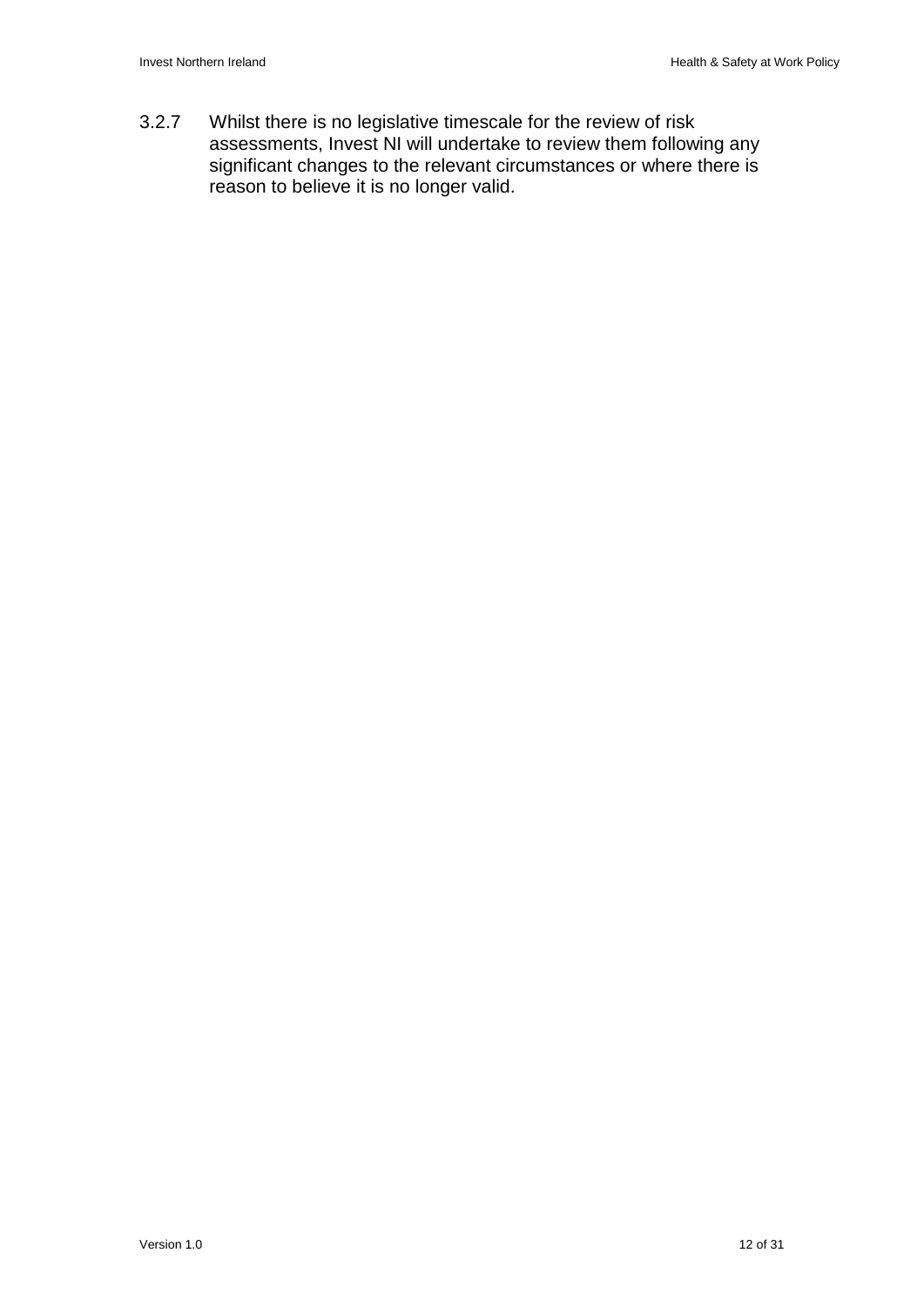#### **4 SAFETY IN THE WORKPLACE**

#### **4.1 INTRODUCTION**

- 4.1.1 This procedure provides general rules to assist all staff to achieve a high standard of "good housekeeping". The use of these will promote a tidy, clean and safe working environment by establishing good working practices
- 4.1.1 These practices will also alert staff to possible hazards and contribute to the prevention of accidents and fire.
- 4.1.2 The rules cover all offices and associated areas, including corridors, canteens, stores, toilets, lifts and car parks.
- **4.2** OFFICE AREAS
- 4.2.1 All office areas should be as clean and tidy as is practically possible.
- 4.2.2 All equipment, files and stationery should be used and stored in a correct manner in line with existing protocols and guidelines.
- 4.2.3 All waste paper should be immediately disposed of in the proper manner and not allowed to accumulate excessively.
- 4.2.4 Accidents associated with poor housekeeping (slips, trips, falls) can be avoided by not leaving items lying around on floors.
- 4.2.5 No task or use of equipment should be undertaken without training in the required procedures and knowledge of all related safety aspects.
- 4.2.6 When training is in progress adequate supervision should be provided by line management.
- 4.2.7 Office floors should be uncluttered and minor spillages (eg tea/coffee etc) should be cleaned as quickly as possible. Escape routes must be clear at all times.
- 4.2.8 All electrical and computer leads should be secure and correctly located.
- 4.2.9 All storage units (pedestals/cupboards/filing cabinets) should be left in a tidy and secure manner after use.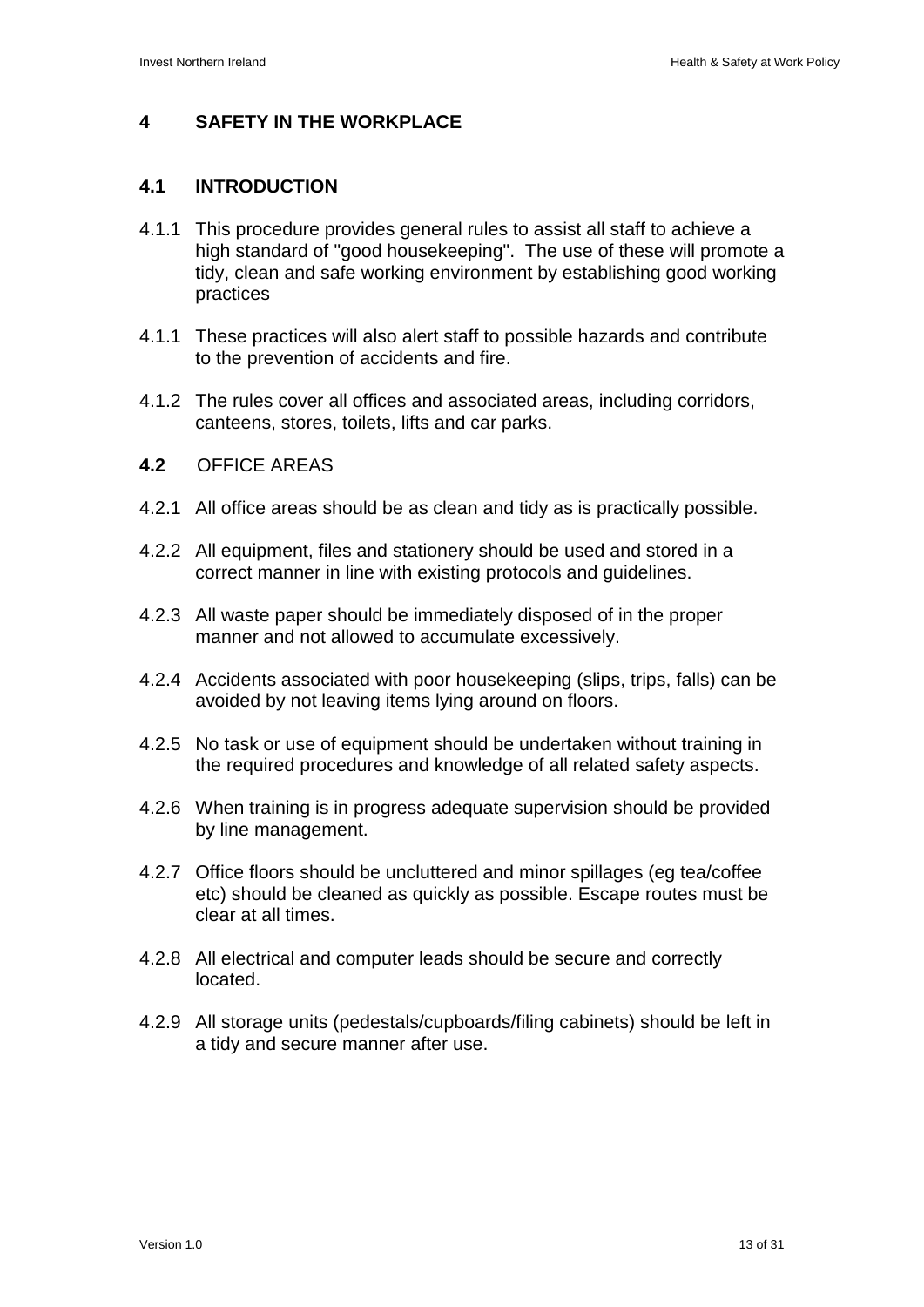#### **4.3 COMPUTER SUITES/SERVER ROOMS**

- 4.3.1 All equipment should be used by trained staff or staff under supervision only. Damage or malfunction to equipment should be reported to the appropriate manager without delay.
- 4.3.2 Air ventilation should be maintained around photocopying and IT equipment.

#### **4.4 STORES**

- 4.4.1 All storage must be kept in a safe and correct manner.
- 4.4.2 The safe keeping of combustible waste is important. It should be kept away from sources of ignition. While awaiting disposal it should be bagged and the store should be kept locked.
- 4.4.3 Stores must be used by designated personnel only.

#### **4.5 CANTEEN / TOILETS / COMMON AREAS**

- 4.5.1 Good housekeeping practices will apply to all staff using toilets, canteens and kitchens.
- 4.5.2 These areas should be used with consideration of other users and minor spillages etc should be cleaned up by users.
- 4.5.3 Other spillages or equipment malfunction should be reported to Facilities Management.
- 4.5.4 Surfaces in breakout areas and the shelves within fridges should be kept in a hygienic manner. Spillages should be cleaned immediately.

#### **4.6 LIFTS**

- 4.6.1 Staff should obey any notices displayed in and around lifts, especially in regard to the maximum load level.
- 4.6.2 Staff should never use either a service or passenger lift, which is out of service, likewise, always be aware of floor level differences when entering or leaving lifts.
- 4.6.3 If the lift should fail with you inside, use the telephone or activate the alarm and await further instruction. Do not try to leave the lift until told to do so by the lift engineer or fire brigade.

#### **4.7 CAR PARKS**

4.7.1 By their nature car parks involve walking where there are cars. It is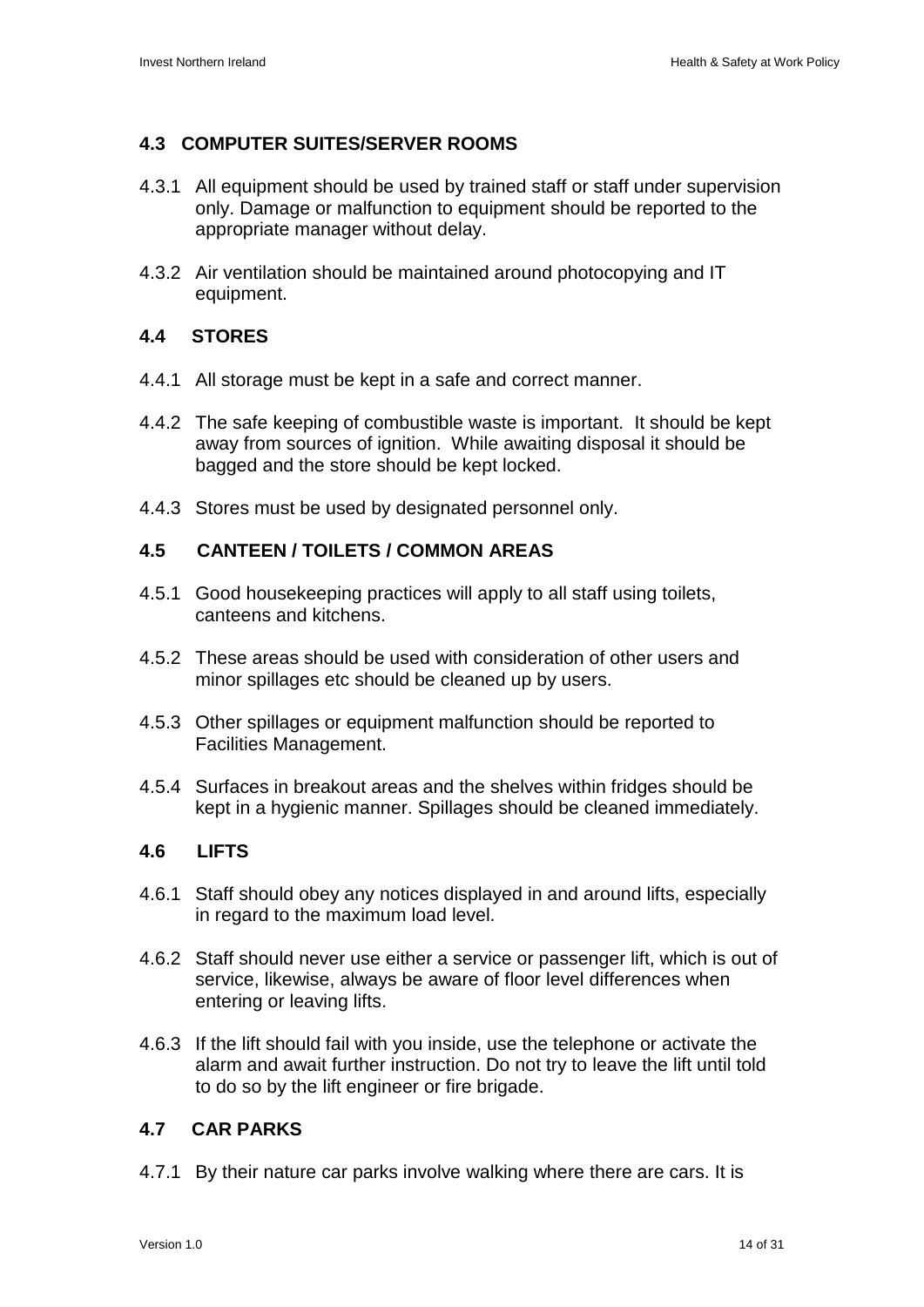essential you drive cautiously upon entering and be attentive when walking to and from your car.

- 4.7.2 Those staff allocated a car parking space should make sure they park their vehicle within marked limits leaving enough space to get in and out and allowing other people access to their cars.
- 4.7.3 Never park where your vehicle obstructs the access to a fire point or fire exit.
- 4.7.4 Any suspicious activity around these areas should be reported immediately to the relevant Authorities

#### **4.8 OTHER WORKPLACES**

- 4.8.1 On occasions it will be necessary for staff to attend the workplace of other companies, clients or stakeholders. These would include (but are not limited to) other offices, shops, factories, construction sites, laboratories, farms and rural properties.
- 4.8.2 Invest NI will supply all necessary training and personal protective equipment (hard hats, toe caps, masks, glasses, gloves, earplugs/mufflers) to attend such sites. The member of staff must apply the training provided and ensure the upkeep of the equipment allocated.
- 4.8.3 Should an induction to a site be required, the member staff must attend. Should he or she believe that following the induction they are unprepared to go onto the site (either through lack of training or protective personal equipment) he or she should report this to their line manager immediately.
- 4.8.4 Once on a site staff must obey all health and safety notices, report any hazards to the appropriate officer and adhere to all security procedures in place, including use of prescribed routes and wearing of name badges.
- 4.8.5 Should an accident occur it should be recorded in the site"s accident book. It should also be reported upon return to your usual workplace to allow further investigation, if necessary.
- 4.8.6 You should familiarise yourself with the evacuation procedures of the site and various alarms that may be used in case of emergency. Make your way to the designated safe assembly point and adhere to the instructions of the appointed wardens/fire officers.

#### **4.9 PERSONAL PROPERTY**

4.9.1 Staff are responsible for their own personal property and belongings.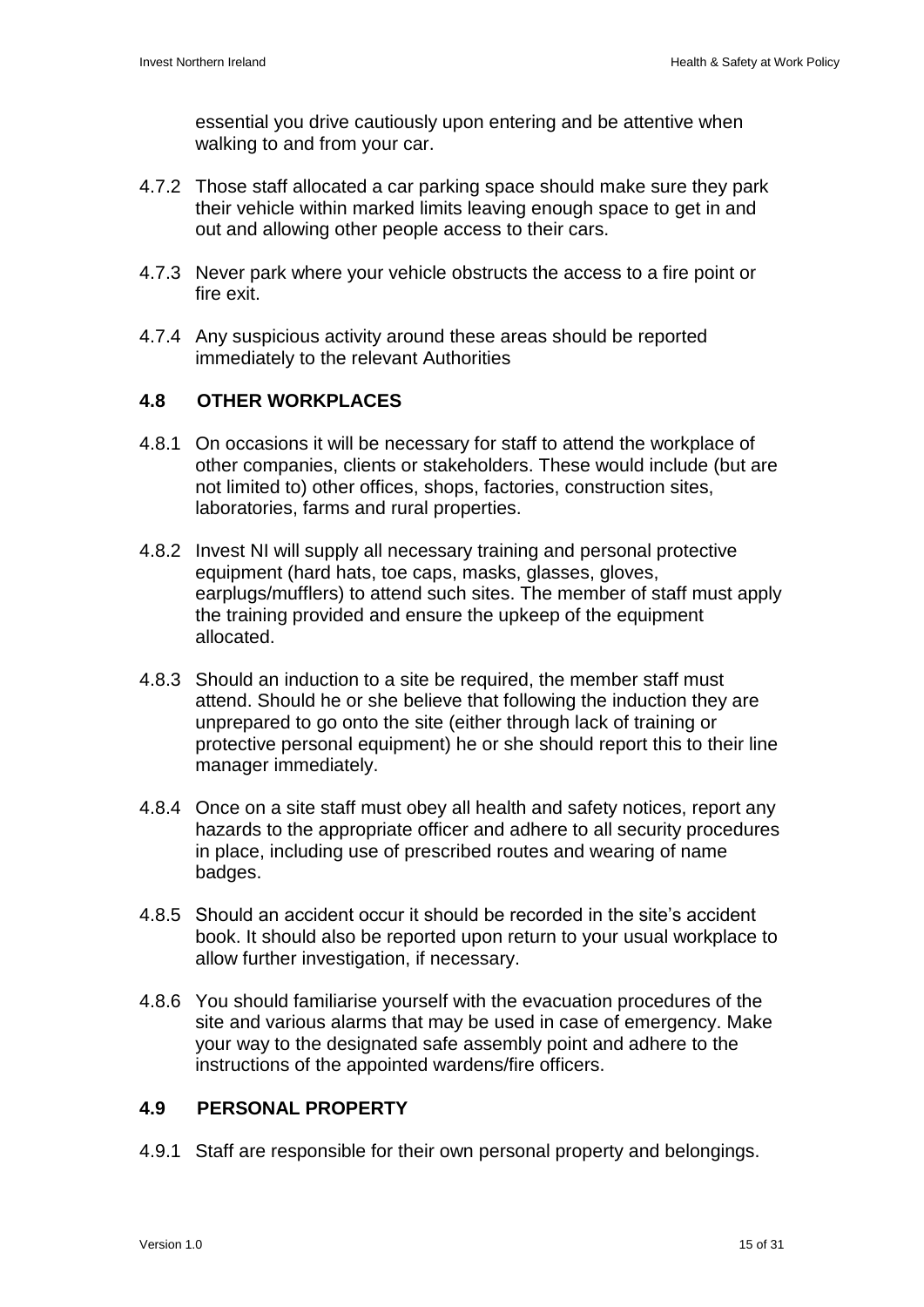#### **4.10 RESPONSIBILITY**

- 4.10.1 Office/Department Managers and staff will be responsible for good housekeeping within their designated areas.
- 4.10.2 Office/Department Managers will ensure that staff working within their designated area promote a tidy, clean and safe working environment through the adoption of these guidelines.
- 4.10.3 The Facilities Manager is ultimately responsible for floor, corridor, toilet and other general cleaning of the premises. These areas will be subject to regular checks by the Facilities Manager/Deputy.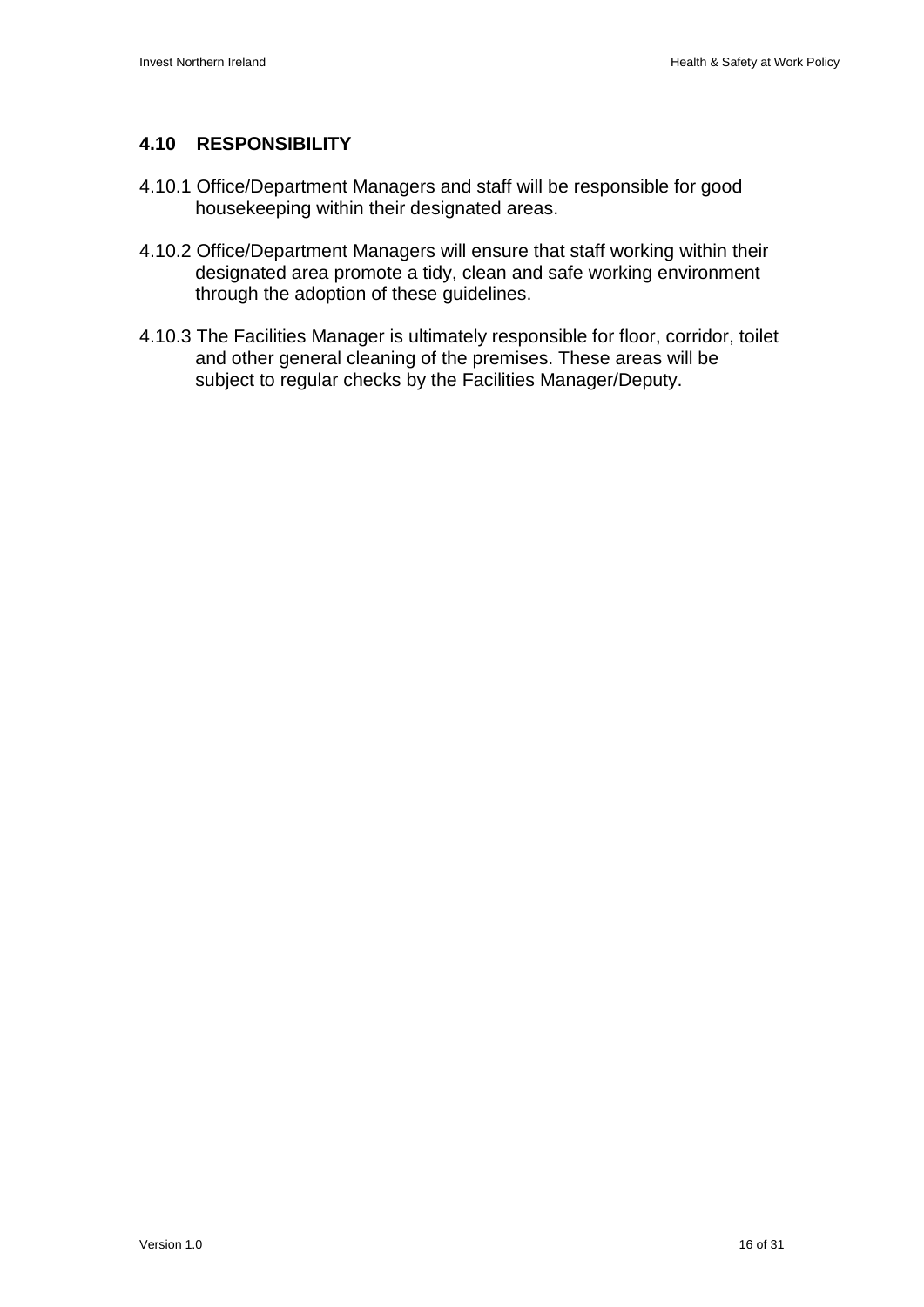#### **5 REPORTING OF ACCIDENTS AND DANGEROUS OCCURRENCES**

#### **5.1 INTRODUCTION**

- 5.1.1 Statutory reporting of incidents by the employer is covered by the Reporting of Accidents and Dangerous Occurrences Regulations (NI) 2004 (RIDDOR). In addition, employees have a duty under regulation 24 of the Social Security (Claims and Payments) Regulations 1979 to notify the employer (verbally or in writing) of any injury at work that could lead to a claim for benefit.
- 5.2 ACCIDENT RECORDING
- 5.2.1 Accidents or near misses must be recorded in the accident book (BI510). BI510 utilises tear-off sheets to comply with the Data Protection Act 1998. Major injuries and dangerous occurrences should be reported to the Health and Safety Inspectorate (form NI2508) through the Facilities Manager/Deputy.
- 5.2.2 In Invest Northern Ireland HQ, the Accident Book is located in the FM Suite on the ground floor; in the Local Offices it can be found by asking at Reception.
- 5.2.3 Particulars of an accident should be entered by the injured person or by a third person on their behalf as soon as possible after the accident.
- 5.2.4 As soon as an entry is made in the accident book, details should be sent to the Facilities Manager/Deputy who will make arrangements for any necessary investigation to be undertaken.
- 5.2.5 Sections  $(1) (6)$  of the accident book should be completed in all cases no matter how minor the injury may appear.
- 5.2.6 If an accident occurs that results in injury to a member of the public, or any other person, the details should be entered in the Accident Book as soon as possible.
- 5.2.7 If a member of staff suffers an injury whilst acting on behalf of Invest NI on non-Invest NI premises, the details should be recorded in the occupier"s Accident Book on site. A duplicate record should be made in the Invest NI accident book upon return to the office.

#### **5.3 REPORTING OF ACCIDENTS**

- 5.3.1 Reports of accidents to staff should be sent to Facilities Manager who will decide whether or not a RIDDOR is required. If a RIDDOR is completed the Facilities Manager will retain a copy for his record.
- 5.3.2 Completion of the RIDDOR will occur if **any** following are reported: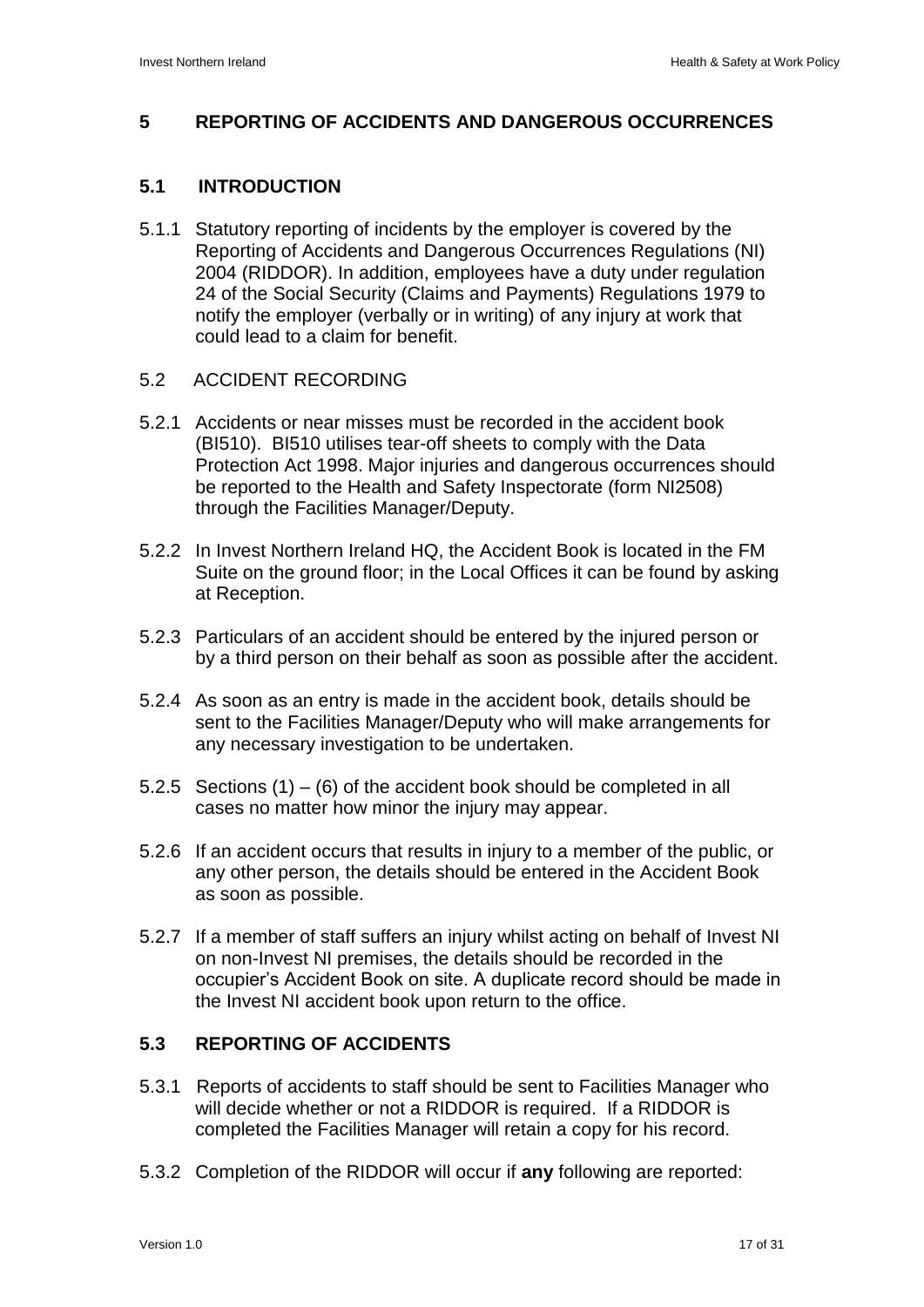- any fatal or major injuries to employees or other people in an  $\bullet$ accident connected with work
- any of the dangerous occurrences listed in RIDDOR
- any injury that results in a person not at work (e.g. a member of the public) being taken directly to hospital
- any other injury to an employee which results in their absence from work, or inability to do their normal work for more than three consecutive days
- reportable diseases

#### **5.4 ACCIDENT INVESTIGATION**

5.4.1 All accidents will be investigated. Study of incidents producing minor injuries or near misses can often reveal a major hazard. The depth of investigation (and who will undertake it) will depend upon the degree of injury or damage but should primarily depend upon the basic hazard. The selection of the appropriate action to eliminate the hazard can only be done when it has been assessed through investigation.

#### **5.5 THE INVESTIGATION**

- 5.5.1 When an accident or potentially dangerous incident occurs it will be investigated to identify:
	- the cause(s)  $\bullet$
	- any lessons to be learned, including shortfalls in safety  $\bullet$ performance, standards or procedures
	- actions required to prevent a recurrence

An investigation is not a legal requirement under RIDDOR, but failure to investigate an accident can incur penalties from the enforcing authorities for being unable to provide further information should it be required. Insurers may wish to see investigation reports as well, or to carry out their own investigation to assess the potential for a claim for damages by the injured party.

#### **5.6 PROVISION OF INFORMATION TO SAFETY REPRESENTATIVES**

5.6.1 Invest Northern Ireland will facilitate safety representatives in any inspections and make available copies of any document relevant to the workplace or to the employees being represented.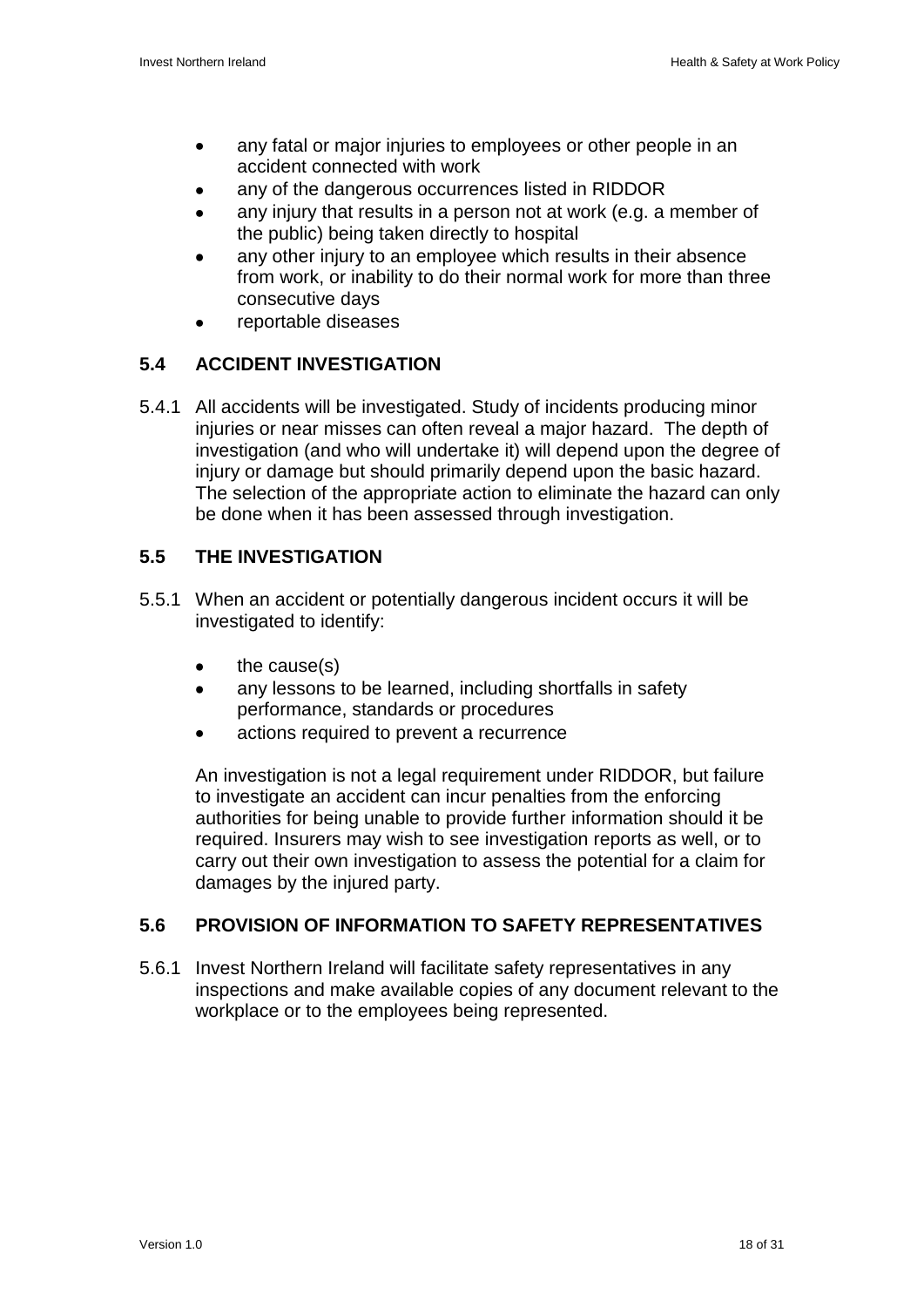#### **6 FIRE PRECAUTIONS**

#### **6.1 INTRODUCTION**

6.1.1 This procedure outlines and the responsibility of Invest NI under the Fire Services (NI) Order 1984.

#### **6.2 RESPONSIBILITIES**

- 6.2.1 Fire inspections, the maintenance and repair of fire fighting equipment and general advice on fire prevention are provided by the DFP Properties Division Fire Safety Unit. All relevant details of inspections, tests and maintenance will be recorded. Any maintenance work which might compromise the effectiveness of fire safety provisions should be undertaken outside normal working hours.
- 6.2.2 DFP Properties Division Fire Safety Unit carries out Fire Risk Assessments on each of our premises to assess the potential risk to the safety of our staff, property and business continuity from fire and, where appropriate, makes recommendations to ensure compliance with fire safety legislation. These Assessments will be reviewed after any major changes to the building fabric or to the intended use of an area.
- 6.2.3 The NI Fire Brigade may carry out occasional inspections of a site in a familiarisation role to ensure the safety of their personnel in the event of a fire. Invest NI will cooperate fully in such inspections.
- 6.2.4 A Fire Precautions Officer and a Deputy will be appointed for each location and will have an advisory role, reporting to the Director or above.
- 6.2.5 Routine inspections and day-to-day fire precaution matters are the responsibility of the Premises Officer or, in his absence, the Deputy. Any deficiencies requiring attention by outside contractors will be reported to the Facilities Manager whose responsibility it will be to ensure that appropriate corrective action is taken. All relevant details of inspections should be recorded on the appropriate forms.
- 6.2.6 Office managers are responsible for ensuring that no hazards exist in the working areas under their control.
- 6.2.7 All members of staff have a responsibility to ensure that they comply with fire safety recommendations and do not endanger themselves or others.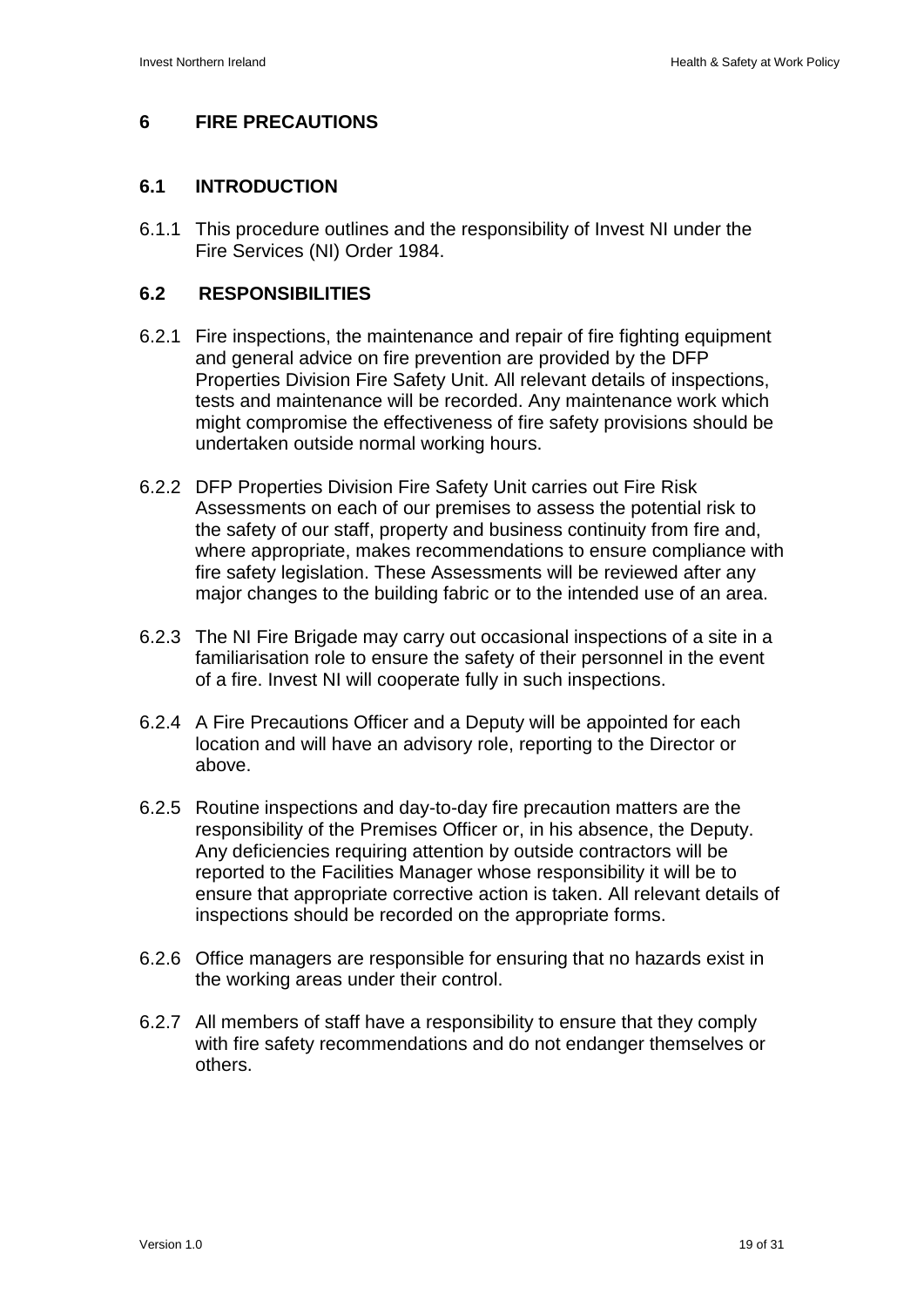#### **6.3 FIRE PREVENTION**

- 6.3.1 Fire prevention is a combination of control measures and risk mitigation to reduce the chance of fire starting. Invest Northern Ireland will take the following steps to prevent fire:
	- a) Elimination or reduction in the use and storage of flammable materials
	- b) Control of ignition sources (adherence to no smoking policy)
	- c) Combustible material stored away from ignition sources like light fittings and heaters
	- d) Good housekeeping to prevent the build-up of rubbish
	- e) Good electrical safety use correct fuse rating, inspections of plugs
	- f) Regular servicing and inspection of plant and equipment

#### **6.4 FIRE FIGHTING PROVISIONS**

- 6.4.1 Our buildings are equipped with the two main types of fire extinguishing systems
	- (i) Fixed installations like sprinkler and suppression systems
	- (ii) portable extinguishers
- 6.4.2 It is the responsibility of the Facilities Manager to ensure that the correct planned preventative maintenance procedures are in place to ensure that these fixed installations are in working order
- 6.4.3 All inspection tests, service dates and results should be recorded in the log book by the Fire Precautions Officer or Deputy along with any test certificates.
- 6.4.4 The various types of extinguisher used for different classes of fire are as follows:
	- Water suitable for most types of fire other than electrical fires and fires involving flammable liquids
	- Foam suitable for burning oils, fats and flammable liquids.
	- Dry powder suitable for all types of fire
	- Carbon dioxide mainly used for electrical fires but can be used on burning liquids
- 6.4.5 Extinguishers, fire hoses and fire blankets are situated at points around the buildings are situated through. Staff should familiarise themselves with the location of each.

#### **6.4.6 STAFF SHOULD NOT USE ANY FIRE FIGHTING EQUIPMENT UNLESS TRAINED TO DO SO OR IF DOING SO COMPROMISES THEIR SAFETY.**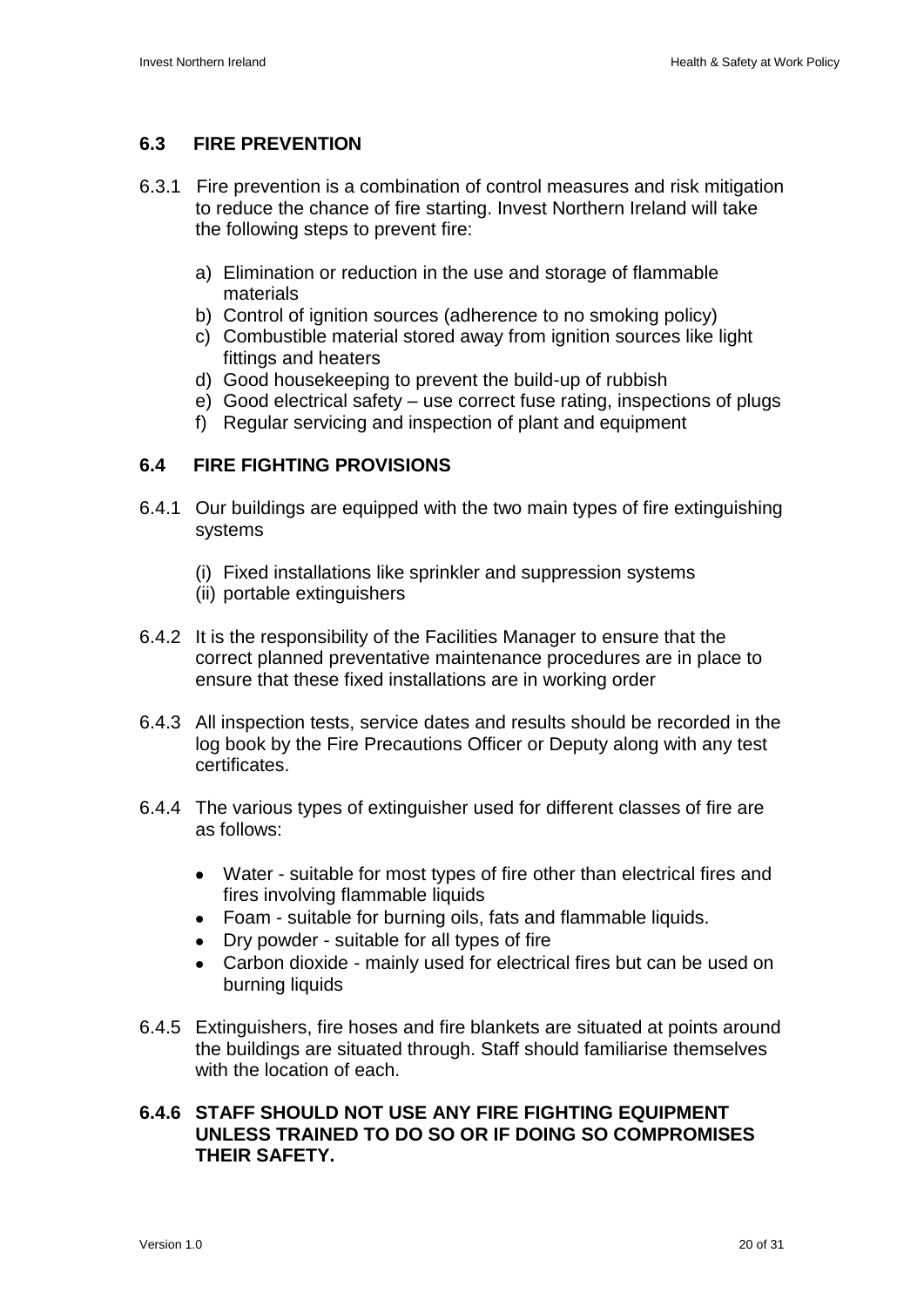#### **6.5 ALARM SYSTEMS**

6.5.1 An alarm panel located in Reception controls the system and will pinpoint the location from which an alarm has been raised.

Sounders are located at various points around the building to give a clearly audible warning to staff in the event of a fire. The sounders emit a high pitched multi-tone signal which staff will hear during tests.

The alarm system, with a few exceptions, must be manually triggered by operation of one of the wall mounted break-glass sensors. In the event of discovering a fire, an officer should go to the nearest sensor and break the glass. The same person should, if feasible, immediately report details of the incident to Reception.

**On hearing the alarm (except during test), staff will immediately evacuate the building via the most appropriate route and remain at their designated safe assembly point until instructed otherwise. Staff should familiarise themselves with the location of assembly point at each building they use.**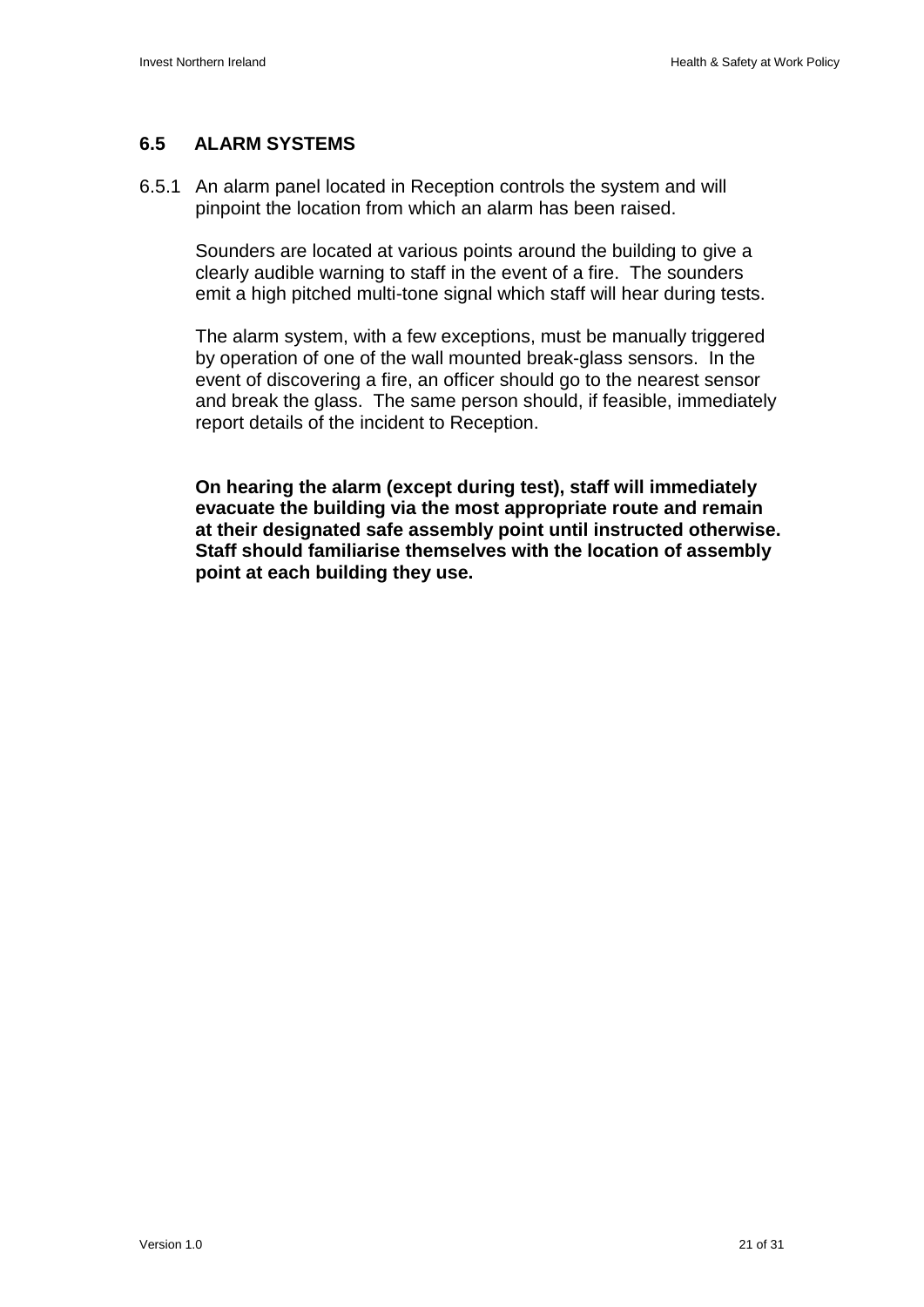#### **7 CONTROL OF SUBSTANCES HAZARDOUS TO HEALTH**

#### **7.1 INTRODUCTION**

7.1.1 Where chemicals may present a hazard in any of our premises, the protection of our staff is covered by the Control of Substances Hazardous to Health Regulations (NI) 2003 (as amended by the Control of Substances Hazardous to Health (Amendment) Regulations (Northern Ireland) 2003 and 2005 "COSHH (NI)"). These substances are not limited to chemicals but can include dusts, carcinogens and bacteria.

#### **7.2 OBLIGATIONS**

- 7.2.1 Where chemicals are stored or used (including correction fluids, cleaning materials and photocopier toners) Invest NI will:
	- (a) carry out a suitable and sufficient assessment of the risk and the measures needed to control exposure to the hazard
	- (b) ensure that the exposure of employees to substances hazardous to health is either prevented or adequately controlled
	- (c) provide suitable personal protective equipment (as a last resort) where other controls are not reasonably practicable
	- (d) maintain control measures in efficient working order and good repair
	- (e) ensure that control measures are properly used
	- (f) provide suitable and sufficient information, instruction and training
- 7.2.2 Employees must:
	- (a) make full and proper use of control measures described above
	- (b) report any defects in control measures to the employer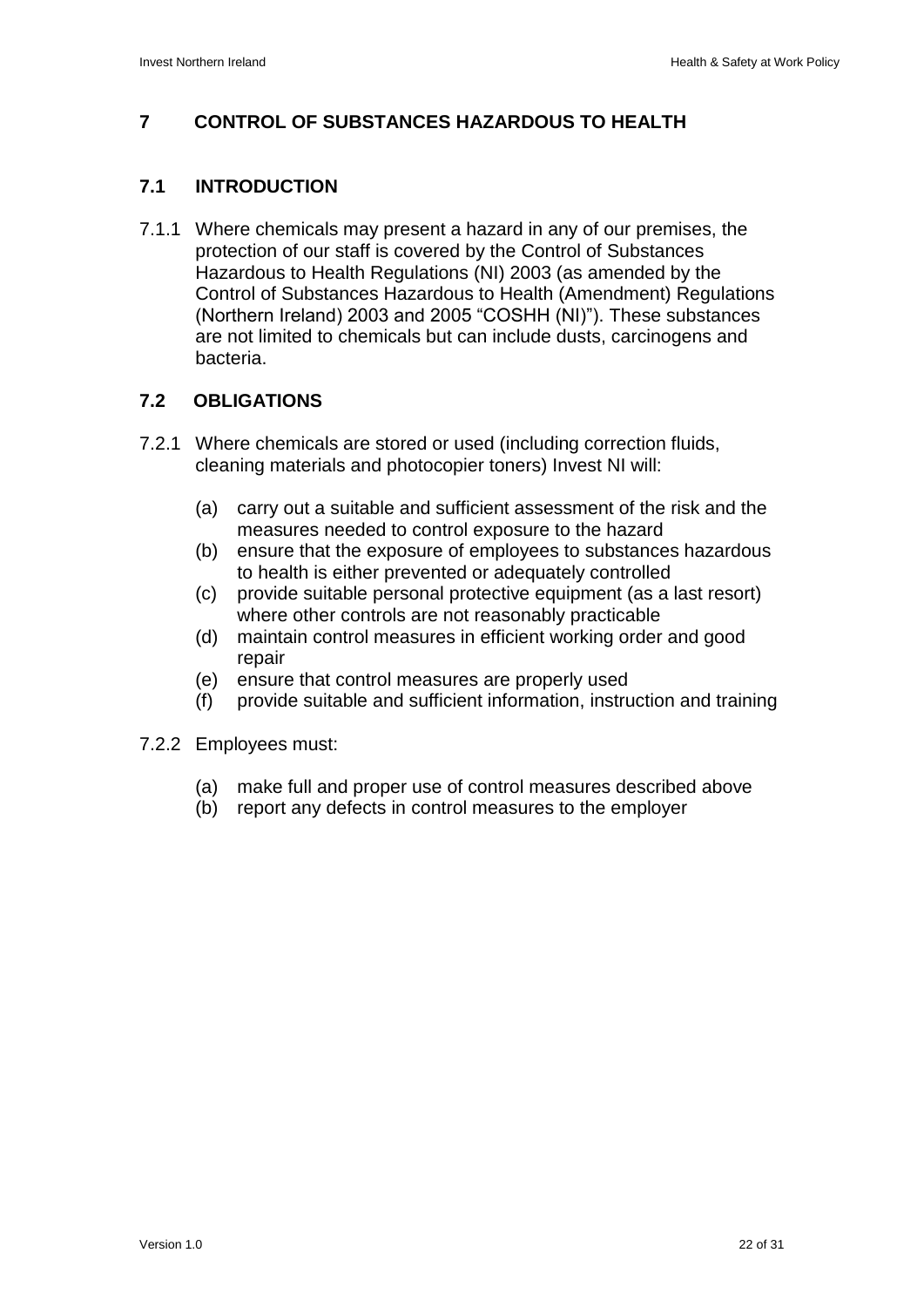#### **8 LEGIONELLA CONTROL AND PREVENTION**

#### **8.1 INTRODUCTION**

8.1.2 The primary sources of guidance on matters relating to legionellosis risk management are the "Approved Code of Practice for the control of legionella bacteria in water systems (L8)" and the "Safe" hot water and surface temperatures Health Guidance Note which give advice on compliance with the Health and Safety at Work (Northern Ireland) Order 1978and COSHH regulations in respect of risk from legionella bacteria.

#### **8.2 BACKGROUND**

- 8.2.1 Legionellosis is the term used for infections caused by Legionella pneumophila and other similar bacteria. Legionnaires' disease is a pneumonia that principally affects those who are susceptible due to age, illness, immunosuppression, smoking etc. it may be fatal. Legionellae can also cause less serious illnesses which are not fatal or permanently debilitating but which can affect all people.
- 8.2.2 Legionellosis is caused by the inhalation of airborne droplets, which contain legionella bacteria. However, infection can only occur under certain conditions that permit the growth and multiplication of the organism and involve the creation of droplets, which can be inhaled.

#### **8.3 SYSTEMS SUSCEPTIBLE TO RISK**

- 8.3.1 There are a number of water systems that create the conditions in which the legionellosis causing bacteria may thrive. These include:
	- (a) Any plant containing water likely to exceed 20ºC and which releases aerosols or spray
	- (b) Cooling towers / evaporative condensers
	- (c) Hot and cold water systems

#### **8.4 THE PREVENTION OF LEGIONELLOSIS**

- 8.4.1 The two ways in which legionellosis will be prevented and controlled are as follows:
	- (a) Eliminating conditions which permit the proliferation of legionella bacteria
	- (b) Minimising the creation and release of water sprays and aerosols.
- 8.4.2 The precautions which will be taken to do this in Invest NI buildings include:
	- (a) Avoiding water temperatures between 20ºC and 45ºC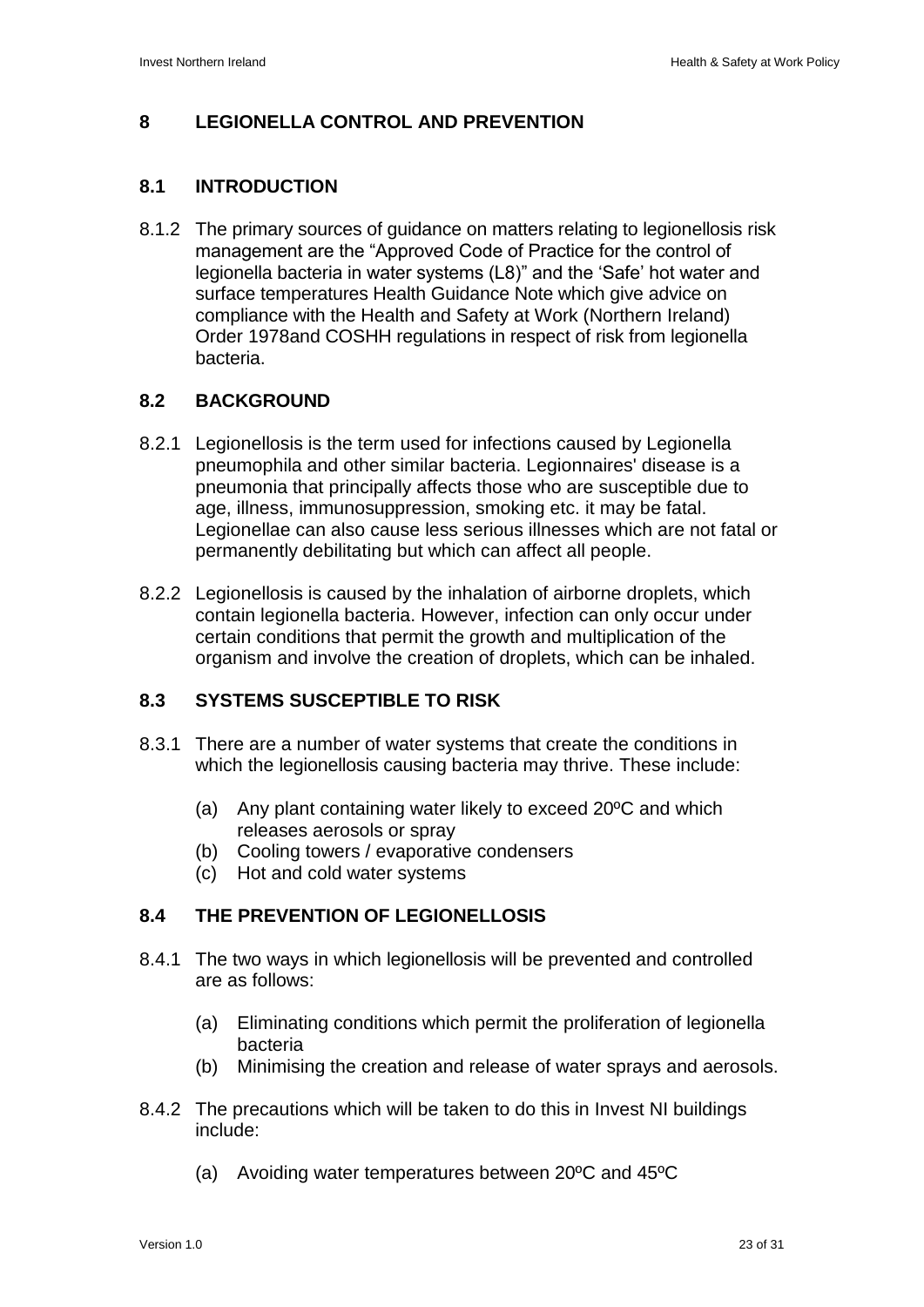- (b) Avoiding water stagnation
- (c) Avoiding the use of materials in the system that can harbour or provide nutrients for bacteria
- (d) Keeping the system clean to avoid the build up of sediments which may provide nutrients or harbourage
- (e) The use of a suitable water treatment programme which involves regular disinfection and maintenance of the system
- (f) Ensuring that the system operates safely and is well maintained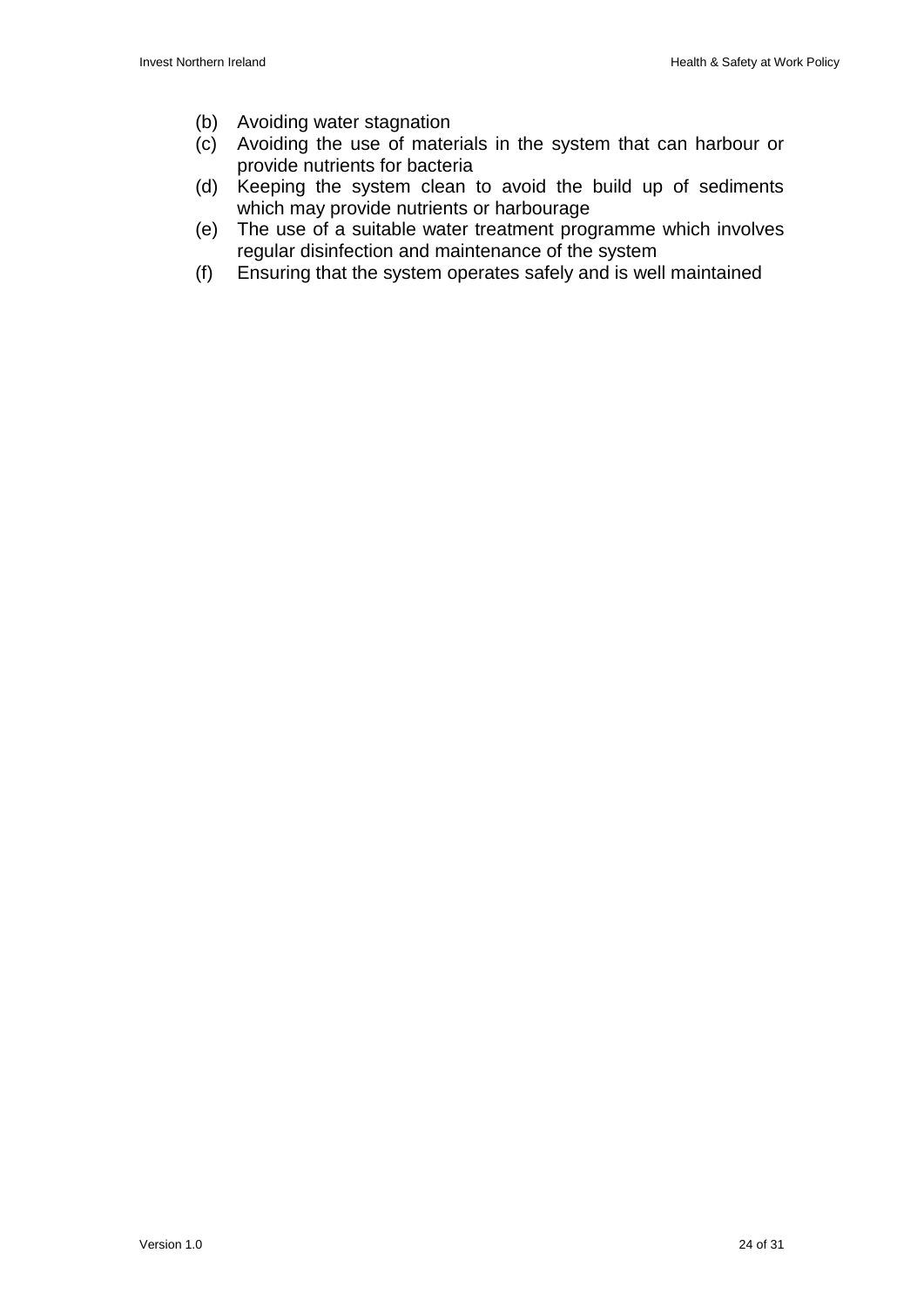#### **9 ELECTRICAL SAFETY**

#### **9.1 INTRODUCTION**

- 9.1.1 Invest Northern Ireland is committed to a high level of electrical safety in all aspects of work normally encountered on our premises. Further advice and information can be obtained from the following documents:
	- Electricity at Work Regulations (NI) 1991, No 13  $\bullet$
	- Guidance Note PM32 on 'The safe use of portable electrical apparatus'
	- Guidance Note GS27 on 'Protection against electric shock'

#### **9.2 INSPECTION OF EQUIPMENT**

- 9.2.1 A formal inspection of all portable equipment will be carried out at least once a year by a qualified person/company, with other equipment inspected periodically but at period not exceeding five years. After inspection a label will be fixed to the piece of equipment to say it has been inspected and advising when the next inspection is due.
- 9.2.2 In addition to as these formal checks, staff should also carry out a number of routine checks on electrical equipment before use:
	- look for worn, cracked, nipped or damaged cables  $\bullet$
	- broken switches, plugs or sockets  $\bullet$
	- signs of overheating (melted plastic/scorch marks)  $\bullet$
- 9.2.3 **If equipment develops a fault staff should not attempt to repair it. Defects should be reported through the appropriate channels, to the Facilities Manager. Faulty equipment should not be used until it has been repaired or replaced**

#### **9.3 PERSONAL EQUIPMENT**

9.3.1 Any personal / "domestic" electrical equipment (kettles, heaters, coffee makers, fans, mains radios etc) within offices will not be tested. Given the potential risk this equipment possesses, Invest NI prohibits the use of these items on our premises.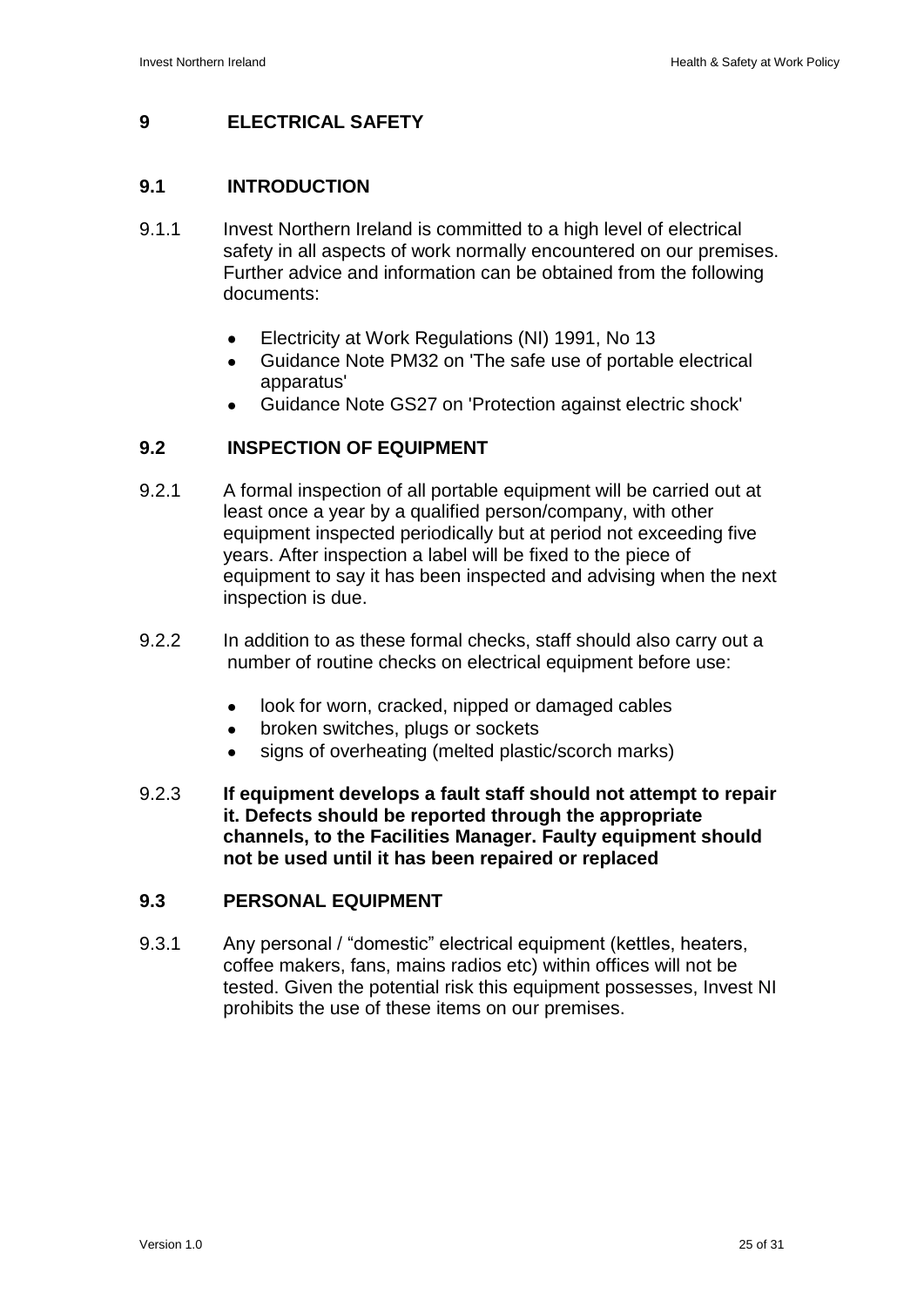#### **10 DISPLAY SCREEN EQUIPMENT**

#### **10.1 INTRODUCTION**

10.1.1 Invest Northern Ireland accepts its responsibilities to ensure the health and safety of workers at workstations with display screens through the provision of the best possible level of safety as detailed in the Health and Safety (Display Screen Equipment) Regulations (Northern Ireland) 1992.

#### **10.2 CONTROL MEASURES**

- 10.2.1 Measures that will be taken by Invest Northern Ireland to mitigate risks include:
	- $\bullet$ Analysis of workstations upon request to evaluate the conditions which they create for staff, particularly as regards possible risks to eyesight, physical problems and problems of mental stress
	- Taking appropriate measures to remedy the risk factors
	- Informing staff on all aspects of health and safety relating to their workstations and on all health and safety measures taken in compliance with directives and legislation
	- Training staff in the use of their workstations before first starting this type of work, or whenever the organisation of the workstation is substantially modified
	- $\bullet$ Making eyesight tests available and facilitating the provision of corrective spectacles where necessary
	- Monitoring the system as appropriate using feedback of staff,  $\bullet$ review of risk assessments carried out etc
	- Arranging training as required

#### **10.3 ASSESSMENT**

- 10.3.1 Any DSE assessment should involve an examination of the complete workstation being used and its environment.
- 10.3.2 The main elements of the assessment are:
	- 1. The desk this should have ample space to carry out the work and be of sufficient height to allow for postural changes
	- 2. The chair this should have height and back adjustment and also have lumbar support
	- 3. The computer screen should be adjustable and the characters should be easily read
	- 4. General environment the equipment should be free of glare from windows or lights (if not window blinds / curtains are essential). Temperature, humidity and noise levels should be reasonable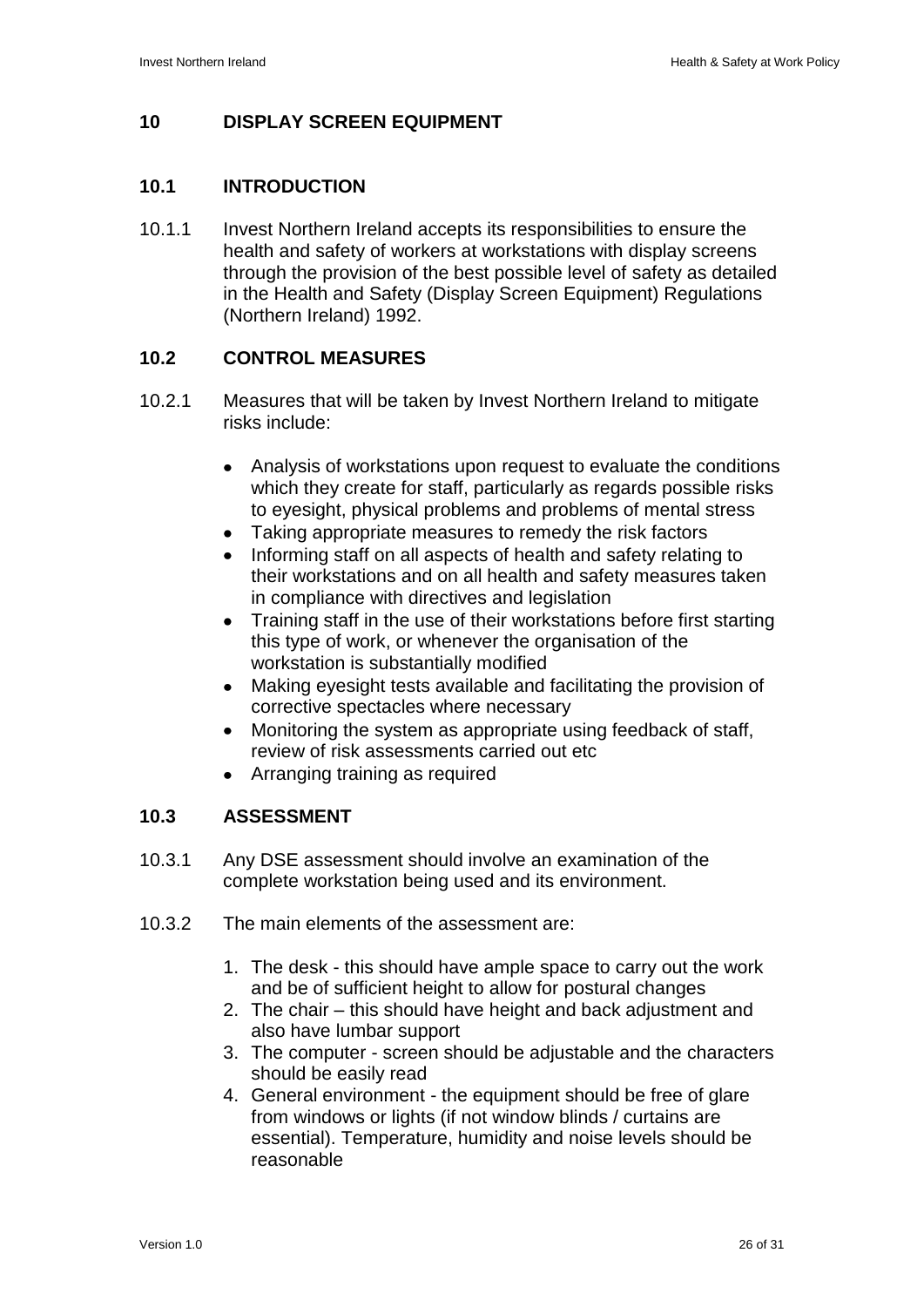#### **11 MANUAL HANDLING**

#### **11.1 INTRODUCTION**

11.1.1 Manual handling is the transporting or supporting of loads by hand or bodily force (HSE 1998). This includes lifting, lowering, pushing and carrying objects. Invest NI"s policy and guidelines our in line with Manual Handling Operations Regulations (Northern Ireland) 1992.

#### **11.2 OBLIGATIONS**

#### 11.2.1 Employers must:

- (a) Avoid the need for hazardous manual handling, as far as reasonably practicable
- (b) Assess the risk from injury from any hazardous manual handling that can't be avoided
- (c) Reduce the risk of injury from hazardous manual handling, as far as reasonably practicable

#### Employees must:

- (a) Follow appropriate systems of work laid down for their safety
- (b) Make proper use of equipment provided for their safety
- (c) Inform employer if they identify hazardous manual handling activities
- (d) Take care to ensure that their activities do not put others at risk

#### **11.3 CONTROL MEASURES**

- 11.3.1 Invest Northern Ireland will reduce the risk of injuries through manual handling by applying the following measures:
	- (a) The use of appropriate equipment to avoid the need for manual handling by staff
	- (b) Where manual handling cannot be avoided, to provide staff with protective equipment to reduce the risk in handling loads.
	- (c) Assessment, in advance if possible, of any manual handling operations of a hazardous nature that cannot be avoided
	- (d) Arranging training as required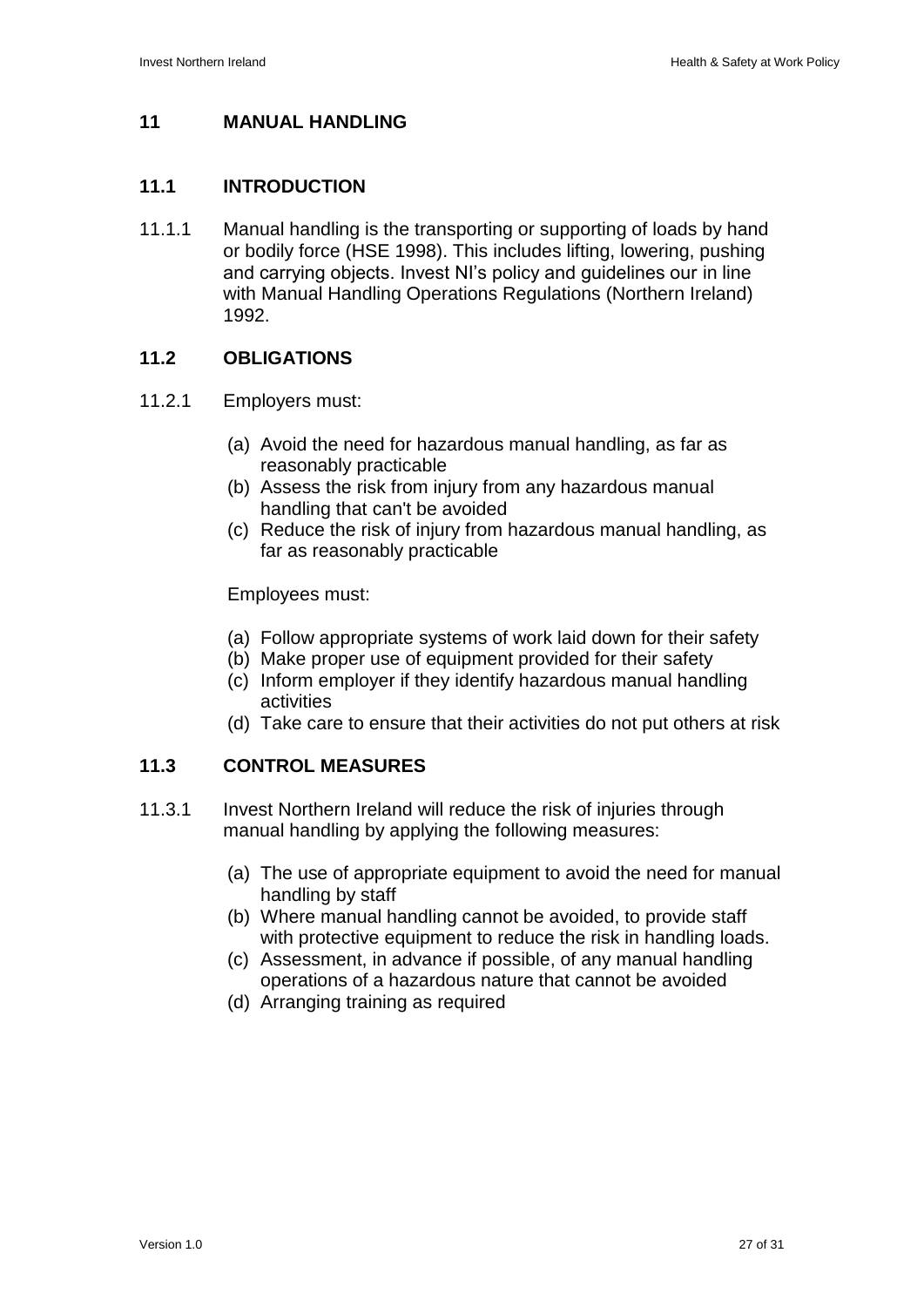#### **12 FIRST AID**

#### **12.1 INTRODUCTION**

12.1.1 The object of First Aid is not to replace the services of a doctor or hospital, but to contain injuries and to promote recovery until such time as the services of the medical profession are at hand, and then to assist those personnel.

#### **12.2 OBLIGATIONS**

12.2.1 It is a statutory duty for every employer to provide equipment and facilities, which are adequate and appropriate in the circumstances, for employees if they are injured or become ill at work, and to give information on first-aid provisions to employees (Health and Safety (First Aid) Regulations (NI) 1982).

> A revised Approved Code of Practice to the Regulations came into effect on 9<sup>th</sup> October 2000 to emphasise the need for risk assessment, instead of following prescriptive first-aider/employee ratios.

#### **12.3 RISK ASSESSMENT**

- 12.3.1 Employers must assess the risks in their operation and then provide adequate equipment and facilities to enable first aid to be rendered to employees.
- 12.3.2 Risks include:
	- the number of employees present at any one time
	- the nature of the work (hazards and risk)
	- the extent of employees working in scattered locations
	- the distance from outside facilities/treatment
	- shift patterns and holidays

#### **12.4 FIRST-AIDERS**

12.4.1 Invest Northern Ireland ensures that first aiders are trained and examined by an Health and Safety Executive approved organisation (e.g. the British Red Cross Society or St John Ambulance Brigade) and are in possession of a current first-aid certificate

> All first aiders are given three yearly refresher courses. In the event of an emergency the first aider whilst acting upon the emergency may call upon other staff for assistance.

The name and locations of each the trained first aiders can be found on the Intranet and a list will be kept at Reception.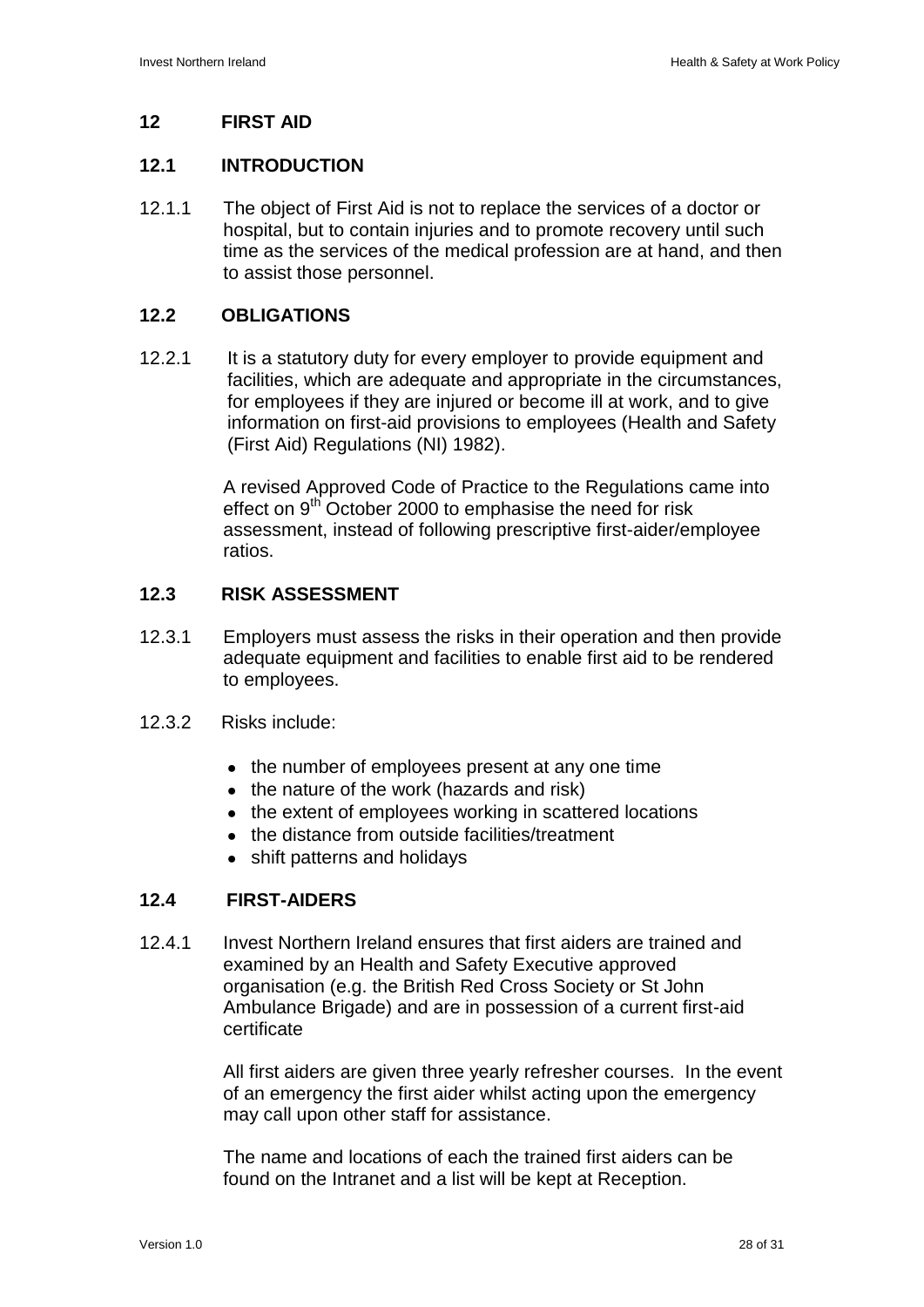12.4.2 Staff and first-aiders should each familiarise themselves with the location of the first aid room on the first floor of the Headquarters Building at Bedford Square.

#### **12.5 EQUIPMENT**

12.5.1 First aid boxes are allocated to each of the first aiders. They should ensure that the first aid boxes are adequately stocked according to guidelines. Any deficiencies should be reported by the first aider to the Facilities Manager / Deputy who will be responsible for acquiring adequate stocks of First Aid supplies.

#### **12.6 EMERGENCY ACTION**

12.6.1 If an accident occurs anywhere on site, help should be sought from one of the qualified first aiders if injury is sustained. They may be summoned via the operator at reception. If the accident is of a serious nature the Facilities Manager or deputy should be alerted immediately. All incidents should be investigated by the Facilities Manager who will ensure that the incident is recorded in the Accident Report Book. Each item used from the first aid box should be replaced as soon as possible.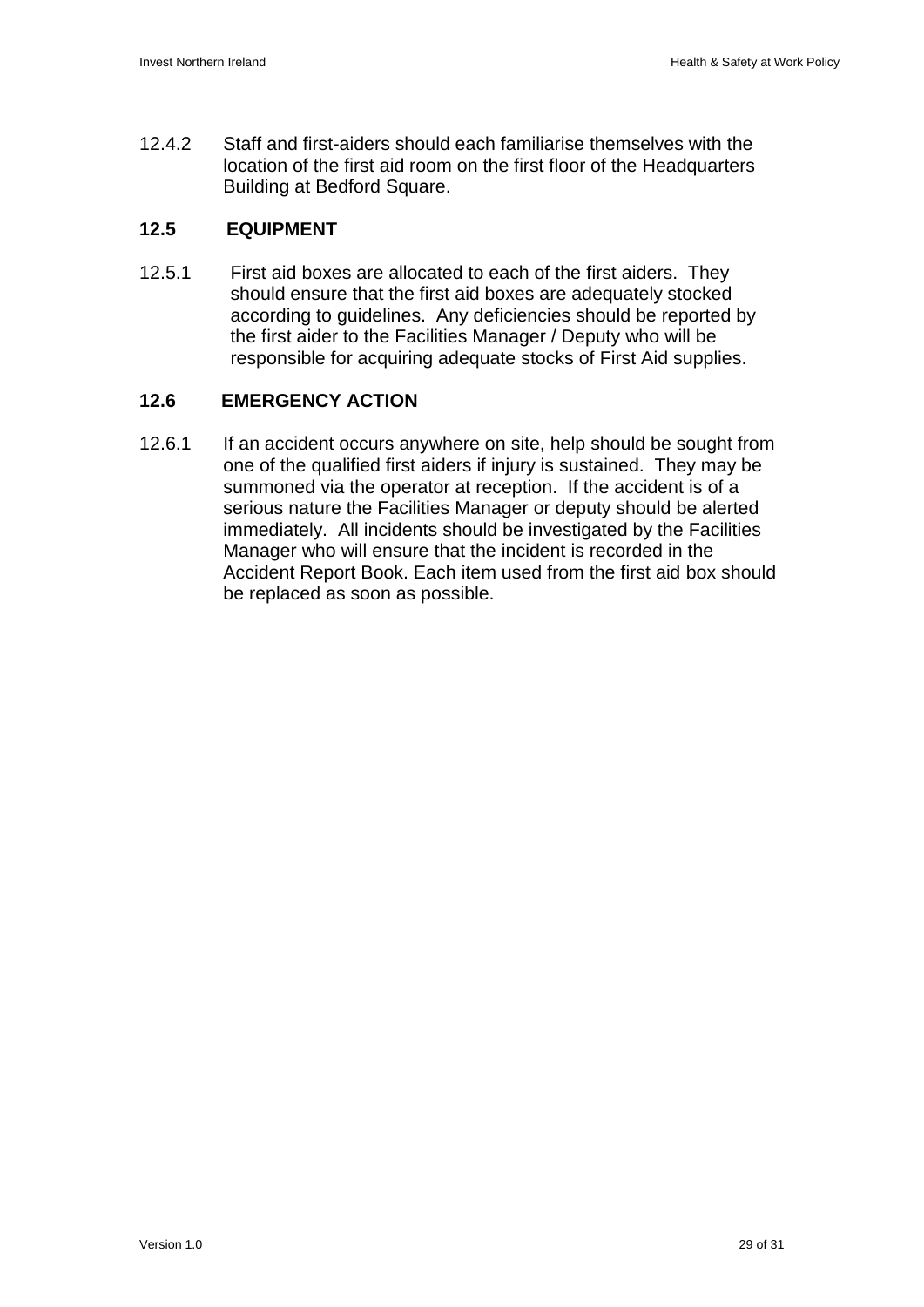#### **13 USE OF INVEST NI VEHICLES / PRIVATE VEHICLES FOR BUSINESS USE**

#### **13.1 INTRODUCTION**

13.1.1 This procedure provides guidelines on the use of Invest NI and private vehicles used on official business.

#### **13.2 LEGISLATIVE GUIDELINES**

- 13.2.1 Whilst using Invest NI vehicles or private vehicles for business use, the following legislative guidelines must be adhered to:
	- the Road Traffic Act
	- the Highway Code (or its equivalent if in Eire)
	- all relevant bye-laws
	- Invest NI's non smoking policy
- 13.2.2 Staff should ensure that their vehicles are serviced at the requisite mileage or time interval, that the vehicle is kept in a roadworthy condition and is sent for examination when required.
- 13.2.3 The vehicle should also have the appropriate insurance cover for business use and to carry passengers.
- 13.2.4 If any defects are noted which render the vehicle unroadworthy arrangements should be made immediately to have repairs carried out and the vehicle should be withdrawn from use until such times as the vehicle is again roadworthy.
- 13.2.5 In the event of accidents whilst on the road, when using the Invest NI vehicle or private cars on official business no liability must be admitted by drivers. Invest NI must be informed as soon as possible.
- 13.2.6 Staff must report to Human Resources any condition or medication being taken that may affect their driving capabilities.

#### **13.3 MOBILE PHONES**

- 13.3.1 Since February 2007 the use of handheld mobile phones or a similar hand-held device whilst driving has been punishable by a £60 fine and 3 penalty points on your licence
- 13.3.2 A driver can also be prosecuted for using a hands free device if they are not in proper control of the vehicle when using the device. **Invest NI prohibits the use of mobiles even when using a one of these kits and, accordingly, hands free kits will not be provided.**